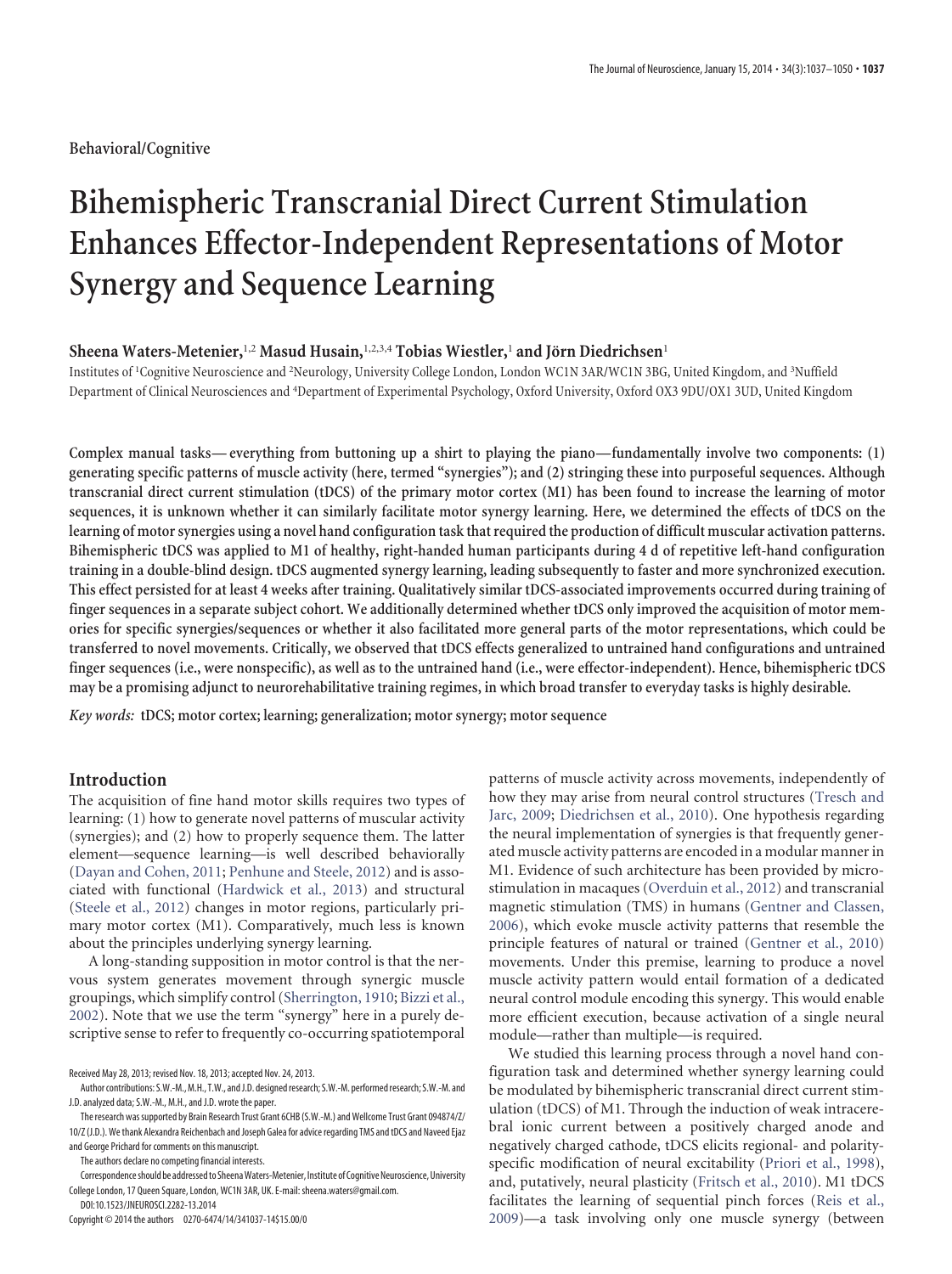thumb and index finger)— but whether it influences synergy learning is unexplored. This question is of considerable practical importance, because a key feature of motor dysfunction involving corticospinal lesions (e.g., after stroke) is impaired finger individuation [\(Lawrence and Kuypers, 1968;](#page-12-10) [Lang and Schieber,](#page-12-11) [2003,](#page-12-11) [2004;](#page-12-12) [Krakauer, 2005\)](#page-12-13), which is likely driven by reduction of functional synergies [\(Cheung et al., 2012\)](#page-12-14).

Additionally, we characterized the locus of tDCS effects on synergy learning by quantifying generalization to unpracticed hand configurations and the untrained hand. If tDCS accelerates the formation of specific, effector-dependent representations (e.g., dedicated control modules in M1), then tDCS effects would generalize poorly to new hand configurations and the untrained hand. However, if tDCS also enhances the formation of nonspecific, effector-independent representations of skill, then the stimulation-associated performance gains should generalize broadly to untrained configurations and the untrained hand. Finally, we qualitatively compared tDCS-related changes in synergy learning and generalization with tDCS effects observed with conventional finger sequence training.

# **Materials and Methods**

#### *Participants*

Fifty-two normal, healthy right-handed human subjects (27 males; mean age, 21.90  $\pm$  0.40 years) participated in this study. Ethical permission was acquired from the University College London Research Ethics Committee. Exclusion criteria for participation were as follows: (1) age above 30 or below 18 years; (2) history of medical, neurological, or psychiatric illness; (3) personal/familial history of epilepsy or seizures; (4) current usage of drugs known to influence behavior or cognition; (5) recent  $(<$ 3 months) exposure to brain stimulation; (6) disability of the fingers, hands, or wrist; and (7) significant experience with musical instruments or computer gaming  $(>1000$  h of practice). All participants gave written informed consent in accordance with the Declaration of Helsinki [\(World](#page-13-3) [Medical Association, 2002\)](#page-13-3) and were provided with an honorarium for participation. Participants were assigned to one of two cohorts: 28 trained on a hand configuration (synergy learning) task and the other 24 trained on a finger sequence task. Each training cohort was divided into two stimulation groups: half of the participants received tDCS and the remainder received sham.

At the beginning of the experiment, subjects completed the Edinburgh Handedness Inventory [\(Oldfield, 1971\)](#page-12-15), as well as a survey encompassing medical history, musical and computer gaming experience, and previous exposure to brain stimulation methodologies. Additionally, during all sessions, participants provided information about sleep quality, alertness, attention, and task difficulty using visual analog scales ranging from 0 (lowest) to 10 (highest). There were no significant differences between tDCS and sham groups in terms of these parameters or demographics [\(Table 1\)](#page-2-0).

#### *tDCS*

tDCS was administered via a bihemispheric montage, which may elicit larger behavioral improvements than conventional unihemispheric tDCS [\(Vines et al., 2008b\)](#page-13-4). The anode was positioned over right M1 (which was contralateral to the trained left hand), and the cathode was placed above left (ipsilateral) M1. Using single-pulse suprathreshold TMS with a figure-of-eight coil of 5 cm diameter (Magstim BiStim2; Whitland) positioned tangentially to the skull at a 45° angle, we localized right and left M1s by identifying the optimal scalp positions for activation of left and right first dorsal interosseus muscles [\(Boroojerdi et al., 1999\)](#page-11-1). The optimal scalp positions were then delineated using a black permanent marker for electrode placement. Using a neuroConn DC-stimulator PLUS [\(http://www.neuroconn.](http://www.neuroconn.de/dc-stimulator_plus_en/) [de/dc-stimulator\\_plus\\_en/\)](http://www.neuroconn.de/dc-stimulator_plus_en/), tDCS was applied at an intensity of 2.0 mA (current density, 0.057 mA/cm<sup>2</sup>) through two flat carbon electrodes (surface area,  $35 \text{ cm}^2$ ) encased in saline-soaked sponges, which were secured by adhesive Coban 3M bandages.

Participants were assigned to tDCS and sham groups in a pseudorandomized manner contingent on pretest performance. Specifically, the first two participants were designated randomly, and all subsequent individuals were assigned such that the between-group mean difference in baseline performance was minimized. To keep both participants and the test administrator (S. Waters-Metenier) blind to stimulation group assignment, J. Diedrichsen generated a unique neuroConn preset code for every participant, which was entered into the machine at the beginning of training.

Twenty-five minutes of stimulation was delivered to tDCS recipients, whereas sham involved brief stimulation (15 s) with subsequent impedance monitoring. For both groups, the current was increased over 10 s and diminished over 10 s via a ramped technique. Similar sham conditions appear to be sufficient to blind participants in studies of 1 mA unihemispheric M1 tDCS, because the short period of stimulation elicits similar cutaneous sensations as real tDCS [\(Gandiga et al., 2006\)](#page-12-16)—such as mild burning, pruritus, and paresthesia—which persist even after the ramp down phase [\(Ambrus et al., 2012\)](#page-11-2). However, because blinding success has been inconsistent at intensities exceeding 1 mA [\(Ambrus et](#page-11-2) [al., 2012;](#page-11-2) [Kessler et al., 2012;](#page-12-17) [O'Connell et al., 2012;](#page-12-18) [Brunoni et al., 2013;](#page-11-3) [Palm et al., 2013;](#page-12-19) [Russo et al., 2013\)](#page-13-5), we carefully monitored the perceptual properties associated with 2 mA bihemispheric tDCS using visual analog scales (as described previously).

There were no significant differences in discomfort, perceived tDCS intensity, or distraction between groups, although tDCS recipients tended to report slightly higher values on these measures (note that ratings of both sham and tDCS groups were low,  $\leq$ 4 of a possible rating of 10 in all cases) [\(Table 1\)](#page-2-0). At the end of training, we asked participants whether they had received real tDCS. We then used a  $\chi^2$  goodness-of-fit test to probe whether the probability of responding "yes" differed between the groups. For the configuration-trained cohort, the proportion of yes responses was higher in the sham group and, for the sequencetrained cohort, the proportion of yes responses was higher in the tDCS group; however, none of these differences were significant [\(Table 1\)](#page-2-0). Collectively, these observations suggest that sham stimulation yielded adequate participant blinding.

In addition to monitoring perceptual differences, we quantified potential emotional consequences of tDCS by administering the Positive and Negative Affect Schedule (PANAS) [\(Watson et al., 1988\)](#page-13-6) before and after each training session. We observed no differences between sham and tDCS groups in pretraining or posttraining positive or negative scores [\(Table 1\)](#page-2-0), which indicates an absence of such side effects and corroborates previous findings [\(Reis et al., 2009;](#page-12-9) [Pla](#page-12-20)[zier et al., 2012\)](#page-12-20).

Because daily tDCS appears to be more effective than dispersed applications [\(Boggio et al., 2007;](#page-11-4) [Alonzo et al., 2012\)](#page-11-5), stimulation was administered for 4 consecutive training days. Additionally, because there is strong evidence that concurrent tDCS and behavioral training improve motor learning [\(Reis et al., 2009;](#page-12-9) [Reis and Fritsch, 2011;](#page-12-21) [Stagg et al., 2011\)](#page-13-7) and that cortical excitability changes outlast stimulation [\(Nitsche and Paulus, 2001\)](#page-12-22), tDCS was initiated at the beginning of each 60 min training session, and, after stimulation ended, participants continued practicing for  $\sim$ 35 min. Subjects were always tested at the same time of day  $(\pm 1 \text{ h})$ .

#### *Apparatus and stimuli*

All tasks were performed on a custom-built keyboard with 10 10.5  $\times$  2 cm keys. The piano-like keys were stationary and featured indentations in which the fingertips could be securely placed [\(Wiestler et al., 2011\)](#page-13-8). Participants were seated in front of the apparatus to yield a position similar to that used in piano playing. Forces were measured every 5 ms via transducers (FSG-15N1A; Sensing and Control Honeywell; dynamic range of 0-25 N, repeatability of a constant force  $\leq 0.02$  N), located beneath the fingertip indentation of each button. For all tasks, 10 1-cmlong white lines— hereafter referred to as "force cursors"—were displayed on a 34  $\times$  27 cm computer screen such that the vertical position of each line was proportional to the force exerted by each finger on the respective key.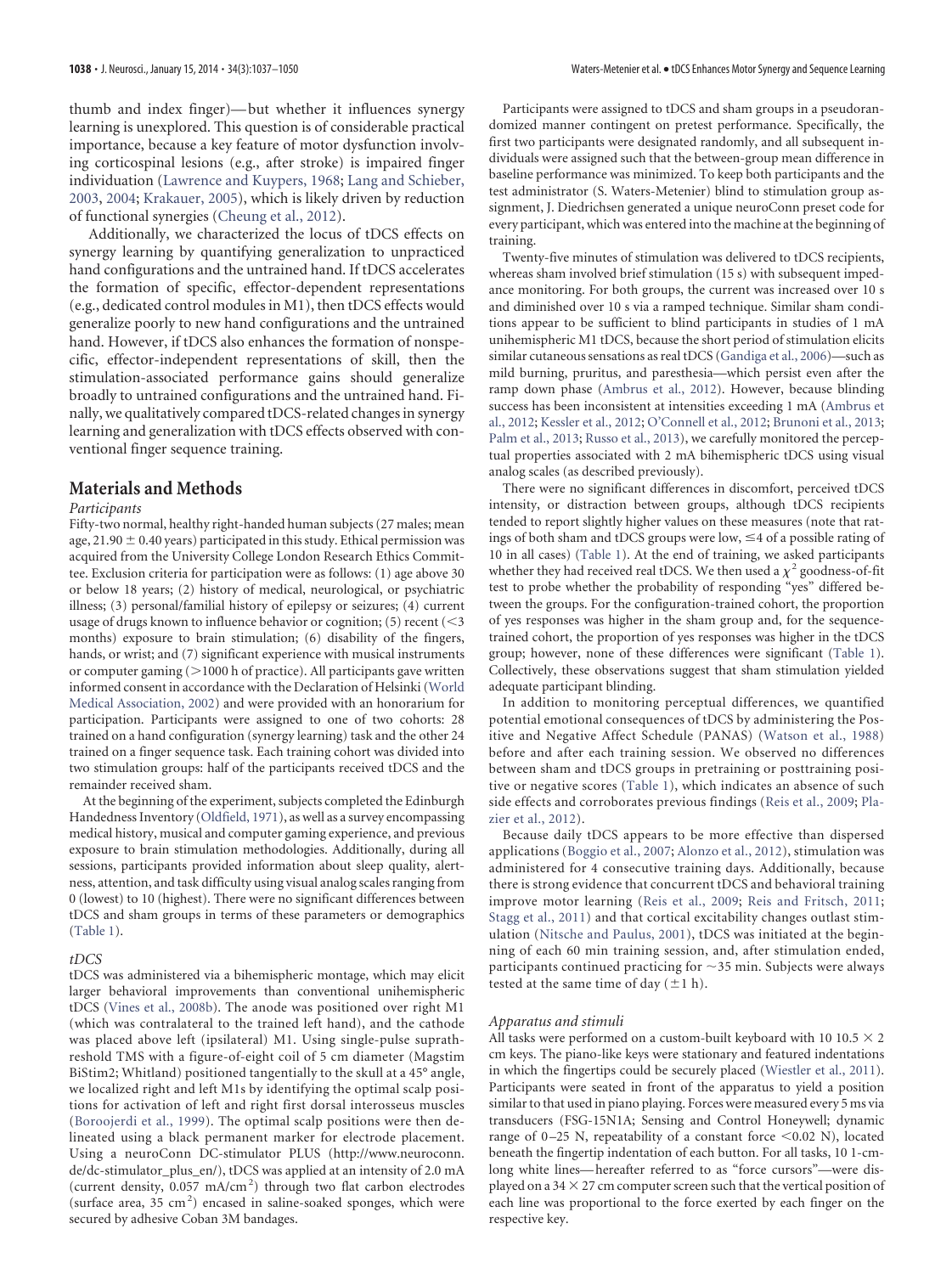#### <span id="page-2-0"></span>**Table 1. Demographic characteristics, baseline motor performance, and psychological measures**

|                                                          | Configuration-trained (CT) |                |                     |                          | Sequence-trained (ST) |                 |                     |       | Nontrained                |                          |
|----------------------------------------------------------|----------------------------|----------------|---------------------|--------------------------|-----------------------|-----------------|---------------------|-------|---------------------------|--------------------------|
|                                                          | Sham                       | tDCS           | Sham<br>versus tDCS |                          |                       |                 | Sham<br>versus tDCS |       | CT sham versus<br>ST sham |                          |
|                                                          |                            |                | $t_{(26)}$          | р                        | Sham                  | tDCS            | $t_{(22)}$          | р     | $t_{(24)}$                | р                        |
| n                                                        | 14                         | 14             |                     | $\overline{\phantom{0}}$ | 12                    | 12              |                     |       |                           |                          |
| Age                                                      | $22 \pm 0.7$               | $22 \pm 0.7$   | 0.19                | 0.85                     | $22 \pm 1.0$          | $21 \pm 0.6$    | 1.29                | 0.21  | 0.16                      | 0.87                     |
| Handedness (Edinburgh)                                   | $69 \pm 8.0$               | $79 \pm 3.0$   | $-1.11$             | 0.28                     | $78 \pm 9.0$          | $80 \pm 5.0$    | $-0.25$             | 0.81  | 0.72                      | 0.48                     |
| Sex                                                      |                            |                | $\chi^{2}_{(1)}$    | р                        |                       |                 | $\chi^2_{(1)}$      | р     | $\chi^{2}_{(1)}$          | р                        |
| Male:female                                              | 6:8                        | 7:7            | 0.14                | 0.71                     | 7:5                   | 7:5             | $\mathbf{0}$        | 1.0   | 0.62                      | 0.43                     |
| Baseline motor performance                               |                            |                | $t_{(26)}$          | р                        |                       |                 | $t_{(22)}$          | р     | $t_{(24)}$                | $p_{\parallel}$          |
| Averaged across hand                                     |                            |                |                     |                          |                       |                 |                     |       |                           |                          |
| <b>Configuration ET</b>                                  | $2.9 \pm 0.2$              | $3.1 \pm 0.3$  | $-0.57$             | 0.57                     | $3.3 \pm 0.3$         | $2.7 \pm 0.3$   | 1.39                | 0.18  | 1.26                      | 0.22                     |
| Configuration mean deviation                             | $0.3 \pm 0.02$             | $0.3 \pm 0.02$ | 0.77                | 0.45                     | $0.35 \pm 0.02$       | $0.29 \pm 0.03$ | 1.84                | 0.08  | 1.01                      | 0.32                     |
| Sequence ET                                              | $2.4 \pm 0.1$              | $2.6 \pm 0.3$  | $-0.99$             | 0.33                     | $2.4 \pm 0.1$         | $2.7 \pm 0.2$   | $-1.13$             | 0.27  | 0.18                      | 0.86                     |
| Sequence error rate (% incorrect)                        | $11 \pm 0.2$               | $10 \pm 0.2$   | 0.42                | 0.68                     | $11 \pm 0.1$          | $10 \pm 0.1$    | 0.39                | 0.70  | $-0.04$                   | 0.97                     |
| <b>Individuation RMSE</b>                                | $1.3 \pm 0.8$              | $1.3 \pm 0.6$  | $-0.01$             | 0.99                     | $1.3 \pm 0.6$         | $1.2 \pm 0.8$   | 1.87                | 0.07  | 0.87                      | 0.39                     |
| Psychological measures                                   |                            |                | $t_{(26)}$          | р                        |                       |                 | $t_{(22)}$          | р     |                           |                          |
| Averaged across all sessions                             |                            |                |                     |                          |                       |                 |                     |       |                           |                          |
| Sleep hours                                              | $7 \pm 0.2$                | $8 \pm 0.3$    | $-0.44$             | 0.67                     | $7 \pm 0.2$           | $8 \pm 0.3$     | $-1.27$             | 0.22  |                           |                          |
| Sleep quality (0:10)                                     | $7 \pm 0.3$                | $7 \pm 0.3$    | 0.26                | 0.80                     | $7 \pm 0.3$           | $7 \pm 0.3$     | 0.08                | 0.94  | $\overline{\phantom{0}}$  |                          |
| Alertness (0:10)                                         | $5 \pm 0.2$                | $5 \pm 0.3$    | $-0.12$             | 0.91                     | 5 ± 0.3               | $6\pm0.2$       | $-1.72$             | 0.10  | $\overline{\phantom{0}}$  |                          |
| Attention (0:10)                                         | $7 \pm 0.3$                | $7 \pm 0.3$    | 0.55                | 0.59                     | $6\pm0.3$             | $7 \pm 0.4$     | $-1.73$             | 0.10  | $\overline{\phantom{0}}$  |                          |
| Task difficulty (0:10)                                   | $6\pm0.3$                  | $6 \pm 0.3$    | $-0.19$             | 0.85                     | $7 \pm 0.3$           | $7 \pm 0.4$     | $-0.49$             | 0.63  | $\overline{\phantom{0}}$  | $\overline{\phantom{0}}$ |
| Averaged across training                                 |                            |                |                     |                          |                       |                 |                     |       |                           |                          |
| tDCS discomfort (0:10)                                   | $2 \pm 0.4$                | $3 \pm 0.3$    | $-1.10$             | 0.29                     | $2 \pm 0.2$           | $2 \pm 0.4$     | $-1.63$             | 0.12  | $\overline{\phantom{0}}$  |                          |
| Perceived tDCS intensity (0:10)                          | 3 ± 0.4                    | $4 \pm 0.3$    | $-1.94$             | 0.06                     | 3 ± 0.4               | 3 ± 0.5         | $-0.25$             | 0.81  | $\overline{\phantom{0}}$  |                          |
| Distraction attributable to tDCS (0:10)                  | $2 \pm 0.4$                | 3 ± 0.4        | $-0.89$             | 0.38                     | 2 ± 0.4               | 3 ± 0.5         | $-1.00$             | 0.33  | $\overline{\phantom{0}}$  |                          |
| PANAS pre +                                              | $28 \pm 2.0$               | $30 \pm 2.0$   | $-0.69$             | 0.50                     | $26 \pm 2.0$          | $23 \pm 1.0$    | 1.25                | 0.23  | $\overline{\phantom{0}}$  |                          |
| PANAS pre -                                              | $12 \pm 0.4$               | $13 \pm 0.8$   | $-1.22$             | 0.23                     | $12 \pm 0.6$          | $11 \pm 0.4$    | 0.97                | 0.34  | $\overline{\phantom{0}}$  | $\overline{\phantom{0}}$ |
| PANAS post +                                             | $25 \pm 2.0$               | $27 \pm 2.0$   | $-0.52$             | 0.61                     | $24 \pm 2.0$          | $22 \pm 1.0$    | 0.80                | 0.43  | $\overline{\phantom{0}}$  |                          |
| PANAS post -                                             | $12 \pm 0.4$               | $13 \pm 0.8$   | $-1.37$             | 0.18                     | $12 \pm 0.3$          | $13 \pm 0.9$    | $-1.09$             | 0.29  |                           |                          |
| Averaged across posttests<br>Semantic recall (% correct) | $80 \pm 5.0$               | $95 \pm 2.0$   | $-3.22$             | 0.003                    | $65 \pm 8.0$          | $90 \pm 10$     | $-3.23$             | 0.004 |                           |                          |
|                                                          |                            |                |                     |                          |                       |                 |                     |       |                           |                          |
| Detectability of tDCS status                             |                            |                | $\chi^{2}{}_{(1)}$  | p                        |                       |                 | $\chi^{2}{}_{(1)}$  | р     |                           |                          |
| Yes:no                                                   | 9:5                        | 6:8            | 1.29                | 0.26                     | 6:6                   | 7:8             | 0.17                | 0.68  |                           |                          |

For each training cohort, t tests are presented to compare the demographic, baseline motor performance, and psychological features of sham versus tDCS groups (negative t indicates tDCS > sham). However, to ascertain subjec to tDCS group assignment, a x<sup>2</sup> goodness-of-fit test was used to probe whether the probability of responding yes to tDCS assignment differed between sham and tDCS groups (note that this statistic was also used for the cat variable sex). Additionally, demographic and performance differences between the configuration-trained (CT) and sequence-trained (ST) sham groups (which each served as the nontrained group of the respective other task) are PANAS, Positive and Negative Affect Schedule ("pre" refers to PANAS measures before training and "post" to measures collected after training).

#### *Procedure*

The primary aim of this study was to characterize the effects of bihemispheric M1 tDCS on learning and generalization of motor synergies. A secondary aim was to compare these effects with tDCSassociated changes in learning and generalization of motor sequences. Therefore, two different cohorts of participants (configuration-trained and sequence-trained) were trained with the nondominant left hand over four sessions (days 1-4) while receiving bihemispheric tDCS or sham. We also quantified generalization of tDCS effects to untrained configurations or sequences ("intratask" generalization) and to the untrained hand ("intermanual" generalization): during the pretest and three posttests conducted after tDCS-coupled training (on days 5, 12, and 33), participants performed two different types of configurations or sequences trained and untrained—with each hand [\(Fig. 1\)](#page-3-0). Finally, to determine the extent to which configuration and sequence training benefits transferred to an untrained task ("intertask" generalization), during the pretest and posttests, participants also completed a finger individuation task.

Both configuration- and sequence-trained cohorts also performed pretest and posttests on the respective other untrained task. The performance on the untrained task was taken as a measure of how much performance improved from the pretest to the posttest in the absence of task-specific training (i.e., attributable to practice effects of repeated testing). Thus, the configurationand sequence-trained cohorts served as "nontrained" active control groups for each other. The performance of these nontrained groups was used as a baseline from which to assess the amount of true intratask and intermanual generalization resulting from left-hand training. Note that we only used the data from the respective nontrained sham group, because receiving tDCS during the trained task could alter performance on the untrained task (e.g., increase intertask transfer).

*Configuration task.* The configuration task involved the recurrent production of difficult hand muscle activation patterns. Participants had to simultaneously press two or three digits (designated "active" fingers) in piano chord-like patterns while keeping other ("passive") fingers within a restricted resting force range of 0.24 –1.20 N [\(Fig. 2](#page-4-0)*A*), which was represented on a computer screen as a gray "baseline box."

During a 2.7 s announcement phase, gray bars corresponding to the keyboard buttons turned green to specify active fingers of each hand configuration, and bars designating passive fingers remained gray [\(Fig.](#page-4-0) [2](#page-4-0)*A*). Each trial initiated after the forces applied by active and passive fingers were within resting range and not separated by a difference larger than 0.3 N for a period of 500 ms (note that this latter requirement prevented premature separation of active and passive finger forces—i.e., forming the configuration before the onset of the "go" signal while within the baseline force range—which is a strategy that could be used to in-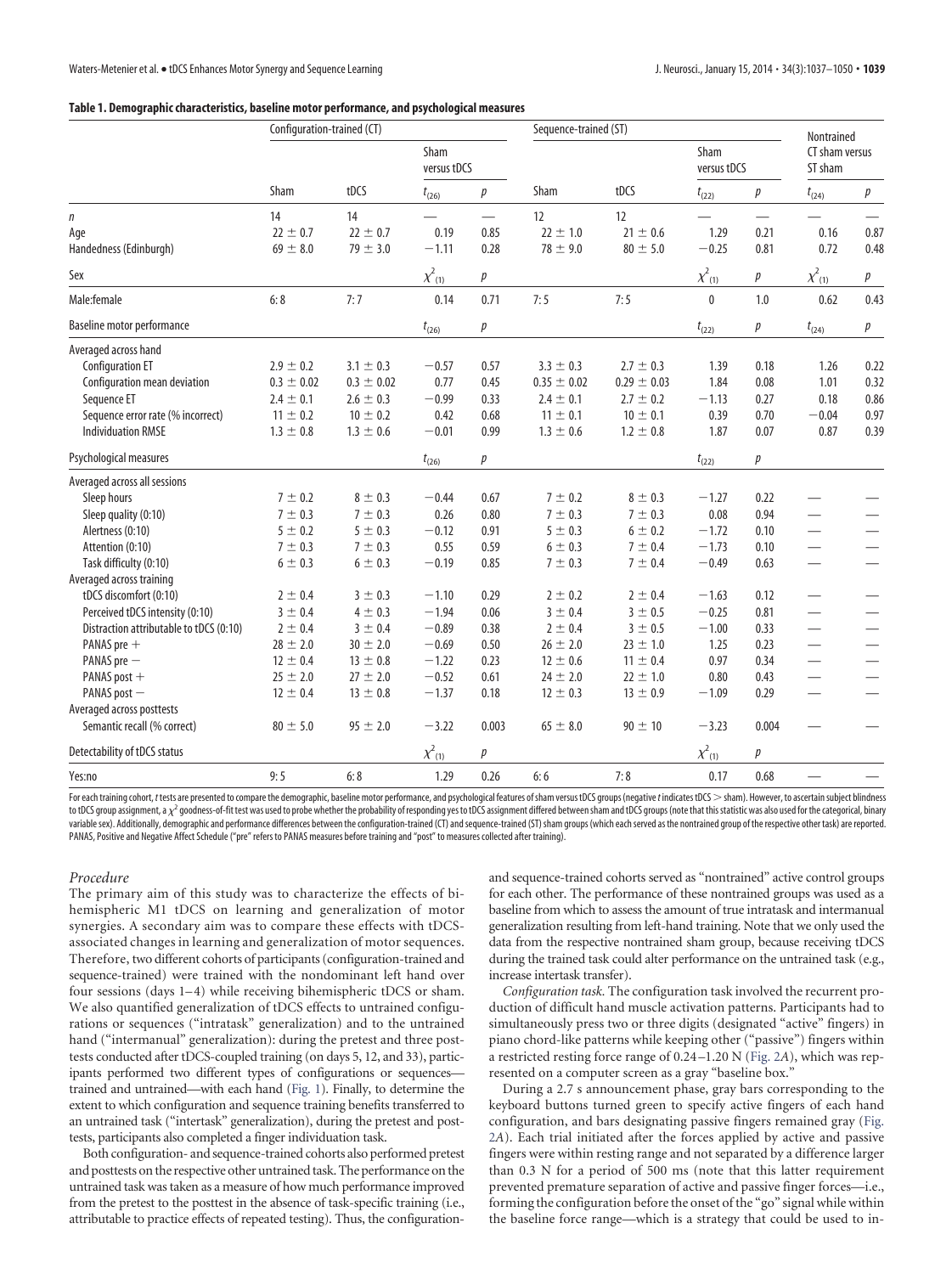

<span id="page-3-0"></span>**Figure 1.** Study design. During the pretest, baseline performance of both hands was assessed for 12 unique stimuli (configurations or sequences). During the days of training, participants practiced four configurations or sequences repeatedly with the left hand and received real or sham tDCS. Each 60 min training session began with 25 min of 2 mA bihemispheric tDCS or sham stimulation of M1. The anode (maroon) and cathode (green) were placed above M1 contralateral and ipsilateral to the trained left hand, respectively. During three posttests (days 5, 12, and 33), performance of both hands was again evaluated without tDCS. Finger individuation, as well as the respective other untrained task (i.e., the sequence task for the configuration-trained cohort and configuration task for the sequence-trained cohort) were additionally tested during pretest and posttests.

crease task speed). A color change of the gray baseline box to green served as a go signal to specify trial commencement and prompt participants to execute the instructed configuration with the active hand. Participants were directed to produce and release each configuration as quickly as possible while keeping forces of passive fingers constant within resting range. To generate each configuration, a force exceeding 2.3 N had to be applied by active fingers (e.g., index and little; [Fig. 2](#page-4-0)*A*) for 500 ms while passive fingers (e.g., thumb, middle, and ring) maintained a constant resting force. After successful configuration production, the baseline box turned red, which instructed participants to reduce all finger forces back to resting level. After configuration release, the baseline box turned gray again, and the next trial initiated after a 500 ms intertrial interval.

We predicted that repeated practice of a set of hand configurations would result in faster, more synchronous force production because of the formation of dedicated neural control modules encoding the learned synergies. We parameterized speed by execution time (ET) and reaction time (RT). RT was defined as the interval from presentation of the go signal until the moment any finger force exceeded resting range (which marked configuration initiation). ET was the period from configuration initiation to release [\(Fig. 2](#page-4-0)*B*). Note that configurations had to be correctly generated within 7 s or the program proceeded to the next trial and the ET was recorded as 7 s.

Movement accuracy was quantified as follows. Finger forces (in Newtons) were normalized between 0 and 1, where 0 corresponded to force levels during presentation of the go signal (i.e., the resting force) and 1 to the force threshold for active fingers (2.3 N). Because the instruction merely demanded forces exceeding 2.3 N, any higher force applied was designated the value of 1. Additionally, as long as forces exerted by passive fingers were within resting range, a value of 0 was assigned. The accuracy during each individual trial was assessed by evaluating the force trajectory in fivedimensional digit space, which started at the origin (trial initiation) and progressed to the desired configuration (configuration press; [Fig. 2](#page-4-0)*C*, black line) and returned to the origin (configuration release; data not shown). If a configuration was generated with perfect simultaneity and no passive finger coactivation, the force trajectory corresponded to a straight line [\(Fig. 2](#page-4-0)*C*, green line) toward the goal configuration (red sphere). Contrastingly, sequential engagement of active fingers or involuntary coactivation of passive fingers caused deviation from this straight-line trajectory. We quantified accuracy as the Euclidian norm ( $\| \ldots \|$ ) between the produced force (5  $\times$  1  $vector, f_t$ ) and the projection of the produced force onto the straight-line trajectory to the target (*c*). This distance was averaged over all time points from initiation to release to produce the "mean deviation":

$$
\text{mean deviation} = \sum_{t=1}^{T} \left\| f_t - \frac{c^T f_t}{\|c\|^2} \cdot c \right\| / T
$$

Although it is theoretically possible that participants could speed up configuration execution at the expense of mean deviation, we did not find evidence of a speed–accuracy tradeoff. Rather, mean deviation decreases consistently accompanied ET decreases.

Participants were made aware of their performance by feedback provided on the computer screen. For each individual trial, when ET and mean deviation values were in the 20th percentile of the performance of the previous day, participants received one point. Additionally, at the end of each run, average ET and mean deviation, as well as total points (which determined financial rewards above standard remuneration) were displayed.

Twelve configurations (six two-finger and six three-finger) of approximately equivalent difficulty were selected based on a pilot study. Each participant completed all 12 configurations during pretest and posttests, with eight trials per configuration per hand (96 trials total). Participants were assigned a set of two two-finger and two three-finger configurations for training from a pool of seven predesignated, difficulty-matched sets that were counterbalanced between tDCS and sham groups. Each training session consisted of 24 runs (all permutations of possible orderings), and each configuration was executed four times per run, yielding a total of 384 trials per day.

*Sequence task.* The sequence task required participants to press each finger in a predefined order, which was represented as numeric characters on a computer screen. For each trial, the numbers 1–5 were displayed in a specific series on the screen, with 1 corresponding to thumb and 5 to little finger (see [Fig. 5](#page-9-0)*A*). Before trial initiation, there was a 2.7 s instruction phase during which the required sequence was explicitly shown on the screen. After presentation of the go signal (a set of five white asterisks), participants had to generate this sequence as quickly as possible from memory. Each active digit had to exert a force exceeding 0.6 N, while passive fingers applied forces below 0.5 N.

ET was calculated as the time from first key press to last key release for correct sequences only (see [Fig. 5](#page-9-0)*B*), and error rate was defined as the percentage of trials with one or more incorrect presses. To measure performance on the same position of the speed–accuracy tradeoff function [\(Reis et al., 2009\)](#page-12-9), accuracy demands were held constant across the experiment. We accomplished this by directing participants to increase ET (slow down) when error rate exceeded 20% and decrease ET (speed up) when error rate was less.

Participants received one point for each correct sequence with ET in the 20th percentile of the performance of the previous day. Also, at the end of each run, participants were made aware of mean ET and error rate and total points (which determined monetary bonuses).

Twelve difficulty-matched five-finger sequences, which did not share any subsequential transitions longer than two presses, were selected based on a pilot study and a previous study [\(Wiestler and Diedrichsen,](#page-13-9) [2013\)](#page-13-9). All sequences were performed during pretest and posttests, with eight trials per sequence per hand (96 trials total). During training, subjects were assigned four of these sequences from a pool of seven predefined sets, which were counterbalanced between stimulation groups. Each of the four sequences for training was practiced four consecutive times in 24 runs, which resulted in 384 trials per day.

*Individuation task.* When a person moves one finger, others tend to move involuntarily—a phenomenon known as "enslaving" or "interdependency" of fingers—which occurs as a result of mechanical and neural connections between digits on the same hand [\(Zatsiorsky et al., 1998,](#page-13-10) [2000;](#page-13-11) [Schieber and Santello, 2004\)](#page-13-12). Healthy participants generally can move one finger without coactivating others excessively, but patients suffering from cortical motor stroke often exhibit decreased individuation of paretic hand digits [\(Lang and Schieber, 2003,](#page-12-11) [2004;](#page-12-12) [Li et al., 2003;](#page-12-23) [Raghavan et al., 2006;](#page-12-24) for review, see [Krakauer, 2005\)](#page-12-13).

In the context of this study, we investigated individuation to ascertain whether any observed tDCS effects on synergy learning reflected general improvements in the control of hand muscles. In the individuation task, all digits of the active hand had to be pressed at a moderate baseline force (2.15–3.45 N) to begin each trial. The target forces of all fingers were represented as boxes with a height corresponding to 1.3 N on the screen,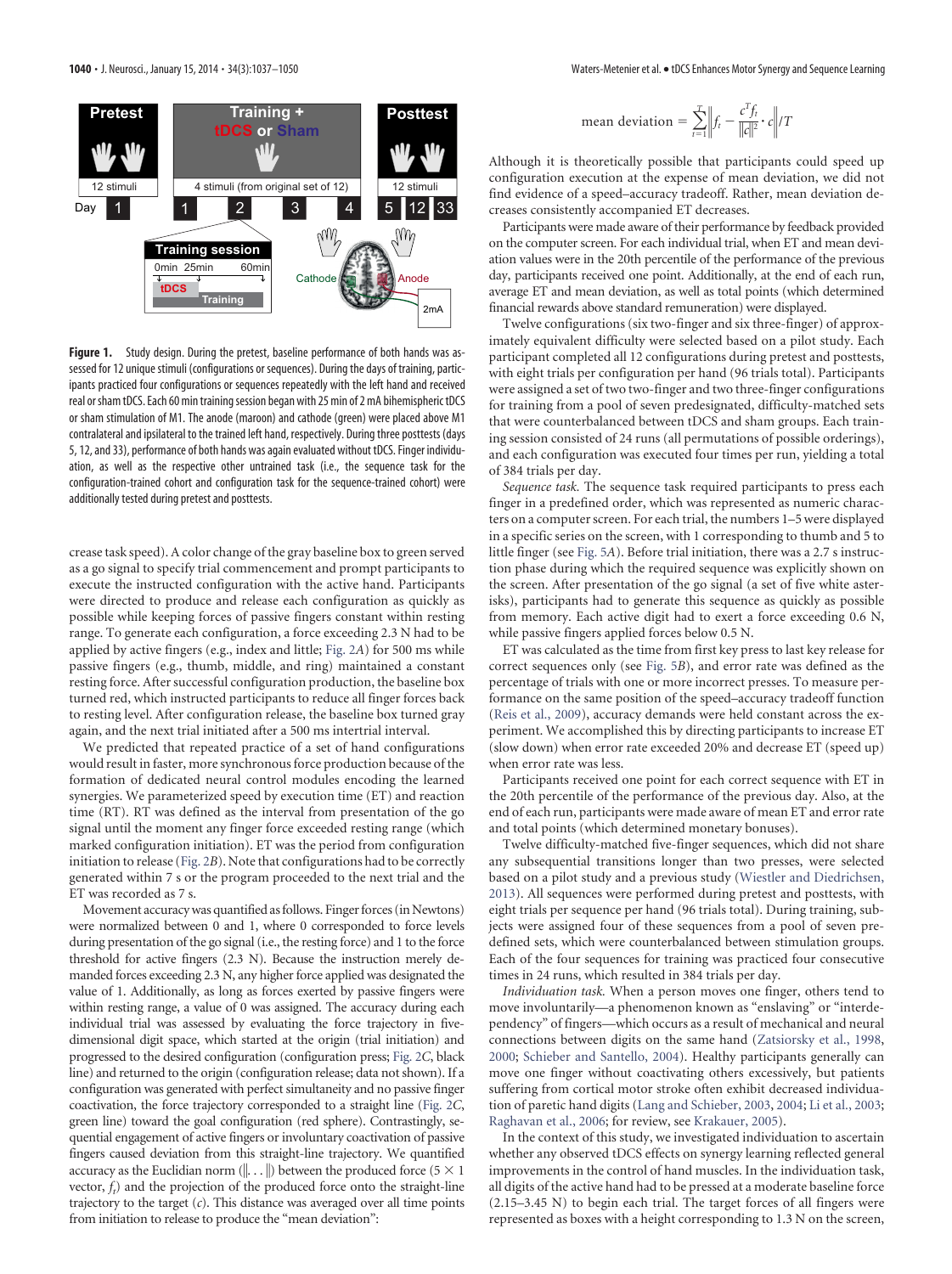

<span id="page-4-0"></span>Figure 2. tDCS improves learning of hand muscle synergies for the trained left hand. A, Task design. In the instruction phase, participants generated a low, constant force with all fingers, such that all force cursors (white horizontal lines) were within the baseline box (gray horizontal box). The imperative signal (green vertical bars) specified active fingers (here, left hand index and little). In the execution phase, active fingers had to exert a force that exceeded the target level of 2.3 N (dashed green line), whereas forces of passive fingers remained within resting range (green horizontal box). B, Exemplar trials of a representative participant. Before training, forces exerted by all five fingers were sequentially adjusted until the required configuration was achieved. After training, active finger forces were generated with greater simultaneity and minimal coactivation of passive fingers. C, Corresponding force trajectories (black line) in a three-dimensional finger space consisting of two active fingers (index and little) and one passive digit (thumb). Ideal performance—simultaneous execution of the configuration without coactivation of passive fingers—would constitute a straight-line trajectory (green line) to the goal configuration (red sphere). The deviation from this straight-line trajectory (blue arrow), averaged across the entire execution phase (initiation to release)—i.e., the mean deviation—was used to parameterize accuracy. Although only three finger dimensions are shown here, mean deviation was, in fact, calculated over all five dimensions. In the examples shown here, mean deviation was 0.32 before and 0.09 after training. *D*, Average ET of trained configurations (circle and solid line) in pretest (day 1), training (days 1–4), and posttests (days 5, 12, and 33) for sham (blue) and tDCS (red) groups. For pretest and posttest data, ET was averaged over the entire session, whereas, for training, it was averaged across each of the 24 runs per session. Eight untrained configurations (triangle and dashed line) were tested during pretest and posttests. E, F, Average RT (E) and mean deviation (F), in the same format. 6–I, Online and offline learning of ET (G), RT (H), and mean deviation (*I*) for sham and tDCS groups. Positive and negative values, respectively, signify performance improvement and decrement. Error bars and the shaded region of the training data indicate between-subject SEM.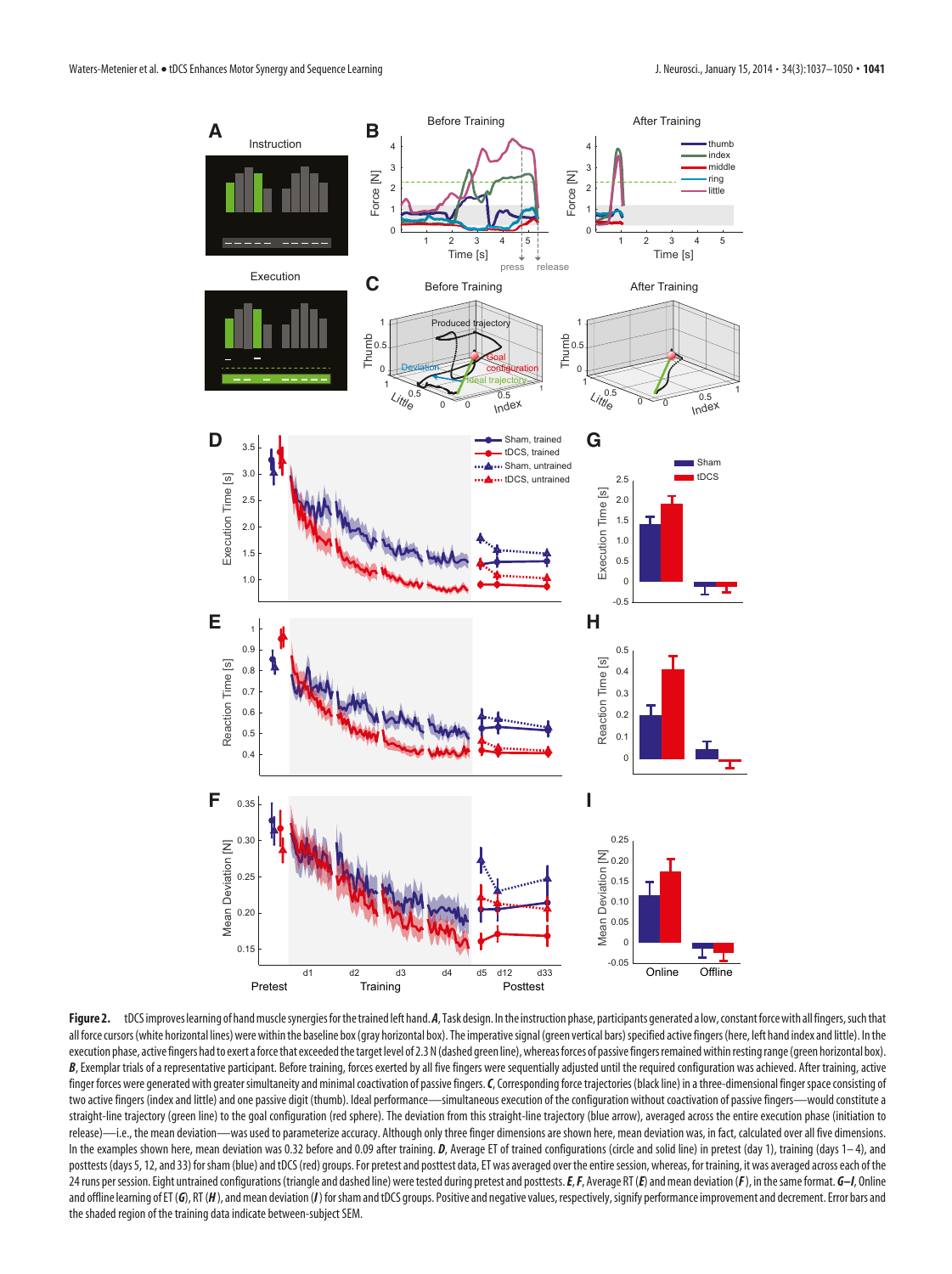and, as with the configuration and sequence tasks, actual finger forces were manifested as white force cursors (see [Fig. 4](#page-7-0)*A*). After fingers exerted the correct resting force arrangement for 500 ms, one box turned green (which designated the activefinger) and completed three positional changes, each lasting 0.66 s: it progressed upward to a height corresponding to a 10.8 N press, remained stationary at that height, and moved back to the original position. To maintain the force cursor inside this box, participants had to progressively increase force applied by the active finger to the target level and subsequently gradually decrease force back to resting level. While increasing and decreasing active finger forces, those exerted by passive fingers had to remain constant at resting threshold.

To parameterize performance, we used the deviation of each finger from target force to calculate root mean square error (RMSE), which served as a composite measure of active finger accuracy and passive digit coactivation. RMSE was presented on the screen after each trial. The individuation task was completed only during pretest and posttests and was not administered with tDCS. Each run consisted of two trials per finger per hand, and there were five runs per session (i.e., 50 trials per hand).

### *Data analyses*

We evaluated three aspects of the tDCS effect on synergy and sequence learning: training effects, durability, and generalization. The tDCS effect across the 4 d of training was evaluated using repeated-measures (RM) ANOVA, with the factors group (tDCS vs sham) and training day. Additionally, the tDCS-associated learning effect was dissected into online and offline components. Online learning can be defined as the difference between the first and final block of a session and offline learning as the difference between the final block of day  $N-1$  and first block of day N. However, the beginning and end of individual training sessions might not be representative of overall session learning (e.g., as a result of warm-up decrement at the beginning or fatigue at the end); therefore, we implemented linear regression across individual training sessions to estimate skill parameters at initial and concluding runs and calculated online and offline learning using these adjusted values.

To assess the durability of the tDCS effect, participants were tested on 3 posttest days without the application of tDCS. Rather than statistically testing the difference between pretest and posttests, we analyzed posttest data using an analysis of covariance (ANCOVA), in which pretest data was used as a covariate. This method optimally accounts for interindividual differences in pretest performance without inflating the variability of the measures through the relatively high within-subject variability of pretest data. Note that, because participants were assigned to stimulation groups according to trained task pretest performance, no significant baseline differences were observed between tDCS and sham groups in task parameters [\(Table 1\)](#page-2-0). Also, there were no significant pretest differences between the sham groups of sequence- and configuration-trained cohorts—this is important because these groups served as nontrained control groups for the respective other cohort [\(Table 1\)](#page-2-0). We additionally used ANCOVA to evaluate intratask, intermanual, and intertask generalization (generalization to untrained configurations or sequences, untrained hand, and an untrained individuation task, respectively).

Data were analyzed using custom-written MATLAB routines. The threshold for statistical comparisons was  $p < 0.05$ . All data presented in the text and figures are represented as mean  $\pm$  SEM.

# **Results**

#### **Synergy learning**

#### *tDCS effects during training*

The first objective of this study was to determine whether tDCS affects muscle synergy learning and to evaluate the durability and generalization of observed effects. In the configuration task, participants had to rapidly and accurately generate complex, difficult patterns of muscular activation. We hypothesized that synergy learning would be characterized by faster execution (reduced ET), less motor planning (reduced RT), and more synchronous engagement of muscles (reduced mean deviation; see Materials and Methods).

When attempting configurations *de novo* during the pretest, participants tended to sequentially adjust forces on each digit to achieve the required configuration, which resulted in long ET [\(Fig. 2](#page-4-0)*B*, left) and large mean deviation [\(Fig. 2](#page-4-0)*C*, left). By the termination of training, a given configuration was generated as a functional unit, with the correct combination of fingers engaged synchronously, which resulted in short ET [\(Fig. 2](#page-4-0)*B*, right) and low mean deviation [\(Fig. 2](#page-4-0)*C*, right). To evaluate the effects of training and tDCS, we conducted an RM-ANOVA with the factors group (tDCS vs sham) and training day (days 1–4). The basic effect of training across the 4 d and across groups was highly significant for ET ( $F_{(3,78)} = 105.82$ ,  $p < 1e^{-10}$ ; [Fig. 2](#page-4-0)*D*), RT  $(F_{(3,78)} = 139.98, p^{\text{(s)}}/1e^{-10}$ ; [Fig. 2](#page-4-0)*E*), and mean deviation  $(F_{(3,78)}^{(1,1,2)} = 59.51, p \leq 1e^{-10}$ ; [Fig. 2](#page-4-0)*F*). Therefore, after training, muscle engagement became faster and more synchronous.

On top of these training effects, tDCS led to improvement in execution and planning speeds for configurations. In the final training session, tDCS recipients exhibited  $\sim$  40% faster ET than sham [\(Fig. 2](#page-4-0)*D*). Across training days, there was a significant effect of tDCS ( $F_{(1,26)} = 10.85$ ,  $p = 0.0029$ ). Additionally, RT was 20% faster with tDCS [\(Fig. 2](#page-4-0)*E*), and there was a significant tDCS effect across training sessions ( $F_{(1,26)} = 5.65$ ,  $p = 0.025$ ), as well as a tDCS  $\times$  day interaction ( $F_{(3,78)} = 3.22$ ,  $p = 0.027$ ).

Rather than reflecting facilitation of learning, these tDCSassociated speed advantages could be explained by a shifted speed–accuracy tradeoff, whereby participants achieved faster ETs and RTs by sacrificing accuracy. For example, fast ET could be achieved by making rapid sequential finger force adjustments, which would yield poor force synchrony. To determine whether tDCS elicited authentic skill improvements, we compared group mean deviations. In the final training session, tDCS recipients exhibited 14.5% lower mean deviation [\(Fig. 2](#page-4-0)*F*), although the main effect of tDCS across training days was not significant  $(F_{(1,26)} = 0.66, p = 0.42)$ . Hence, based on these data, we can conclude that the reported tDCS improvements in ET were not confounded by parallel accuracy decrements. However, in the posttests, a significant facilitatory tDCS effect on mean deviation emerged (see next section).

Finally, we tested whether tDCS increased learning by boosting performance gains achieved within training sessions (that is, through an online effect) or reducing forgetting between sessions (i.e., an offline effect). When applied over multiple sessions during training of pinch force sequencing, tDCS has been shown to mainly influence offline learning [\(Reis et al., 2009\)](#page-12-9). In contrast, for the configuration task, we observed that tDCS-related ET and RT improvements over the 4 training days were effected mainly through online learning (respectively,  $t_{(26)} = 1.88$  and 2.73,  $p =$ 0.072 and 0.011; [Fig. 2](#page-4-0)*G*,*H*) rather than an offline effect ( $t_{(26)}$  = 0.004 and 1.39,  $p = 0.99$  and 0.18). Note that tDCS recipients also exhibited a nonsignificant tendency for increased online learning of mean deviation ( $t_{(26)} = 1.32$ ,  $p = 0.20$ ; [Fig. 2](#page-4-0)*I*). Across all parameters, it is clear that tDCS-associated synergy learning advantages emerged primarily within, rather than between, training sessions.

#### *Durability of tDCS effects*

To determine whether tDCS effects outlasted the final day of training, participants were tested during three additional sessions on days 5, 12, and 33 without additional application of tDCS. ANCOVA (see Materials and Methods) was used to compare posttest performance of sham and tDCS groups for the trained configurations of the trained hand. Because between-group differences in ET did not change significantly across the three posttests (as reflected by lack of group  $\times$  day interaction:  $F_{(2,52)}$  = 0.726,  $p = 0.489$ ; RM-ANOVA), comparisons were performed on averaged posttest performance.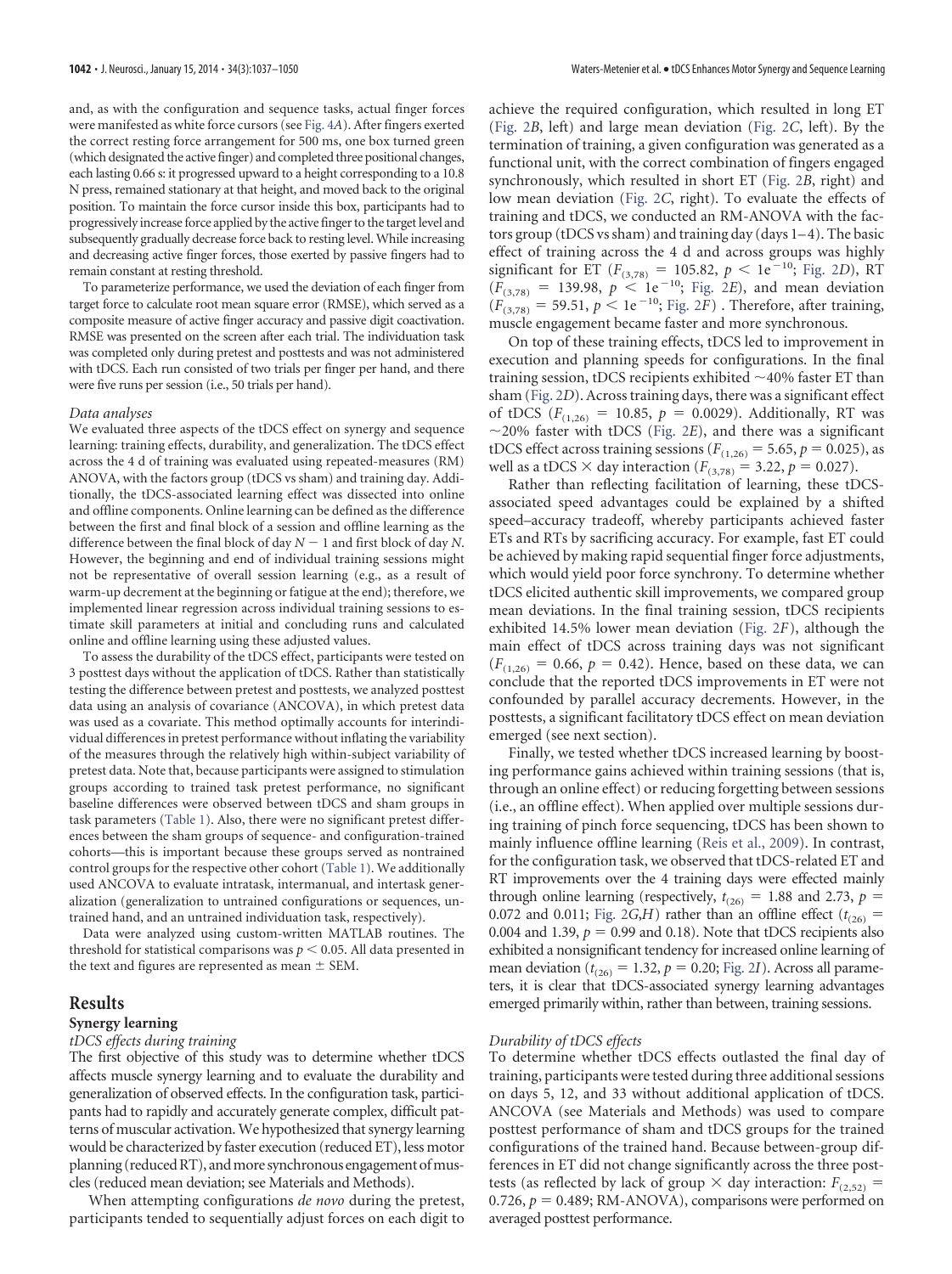

<span id="page-6-0"></span>**Figure 3.** tDCS effects on synergy learning generalize to the untrained hand. *A*, Average ET differences ( ) between pretest (day 1) and first posttest (day 5) for trained (T) and untrained (U) configurations executed by the untrained right hand (RH; light blue/red) and trained left hand (LH; blue/red) for tDCS (red) and sham (blue) groups. tDCS effect sizes (white arrows) were similar across conditions. Dashed lines represent the ET difference for the nontrained (NT) group for the left (black) and right (gray) hands. *B*,*C*,Average RT(*B*) andmean deviation(*C*) differences, inthesameformat.*D*, ET oftrained configurations executed bytrained and untrained hands acrossthethree posttests. Each posttest day(d5, d12, and d33) issplit into halves.*E*,*F*, RT(*E*) andmean deviation (*F*), in the same format. Error bars indicate between-subject SEM.

The tDCS-associated advantages were fully preserved for 4 weeks after cessation of training [\(Fig. 2](#page-4-0)*D–F*, red circles/solid line): there were significant tDCS effects on ET ( $F_{(1,25)} = 24.56$ ,  $p = 4.18e^{-0.5}$ , RT ( $F_{(1,25)} = 14.30$ ,  $p = 8.68e^{-0.4}$ ), and mean deviation  $(F_{(1,25)} = 6.02, p = 0.021)$ . In summary, synergy learning can be augmented by tDCS in a durable manner, outlasting stimulation by at least 4 weeks.

## **Synergy generalization**

# *Generalization of tDCS effects to untrained configurations*

We aimed to determine whether tDCS only improved the acquisition of motor memories for specific synergies or whether it also facilitated more general parts of the motor representations, which could be transferred to novel movements. Therefore, we tested whether learning gains attributable to tDCS generalized to untrained left-hand configurations (i.e., whether they exhibited intratask generalization). Because we wanted to ascertain immediate generalization, we limited group comparisons to the first (day 5) posttest to exclude the additional practice effects that occurred across the three posttests as a result of repeated testing.

For eight unpracticed configurations of the left hand, sham recipients exhibited large improvements from pretest to posttest [\(Figs. 2](#page-4-0)*D–F*, blue triangle/dashed line, [3](#page-6-0)*A–C*, blue bar). A considerable part of these improvements could be due to repeated testing on the untrained configurationsduring the posttest rather than actual generalization. Therefore, we compared these learning gains with those of an active control, nontrained group (see Materials and Methods)-i.e., the sham group of the sequence-trained cohort, which was also tested on the configuration task during pretest and posttests [\(Fig. 3](#page-6-0)*A*–*C*,

dashed black line). Compared with this nontrained baseline, intratask generalization in the sham group was modest. For untrained configurations, the sham group performed significantly better than the nontrained group for ET ( $F_{(1,23)} = 9.37$ ,  $p =$ 0.0055), but there were no significant differences in RT ( $F_{(1,23)} = 1.605$ ,  $p = 0.218$ ) or mean deviation ( $F_{(1,23)} = 0.992$ ,  $p =$ 0.330). Further underscoring the specificity of the effect of training in the sham group, trained configurations were executed with faster ET ( $t_{(13)} = 7.55$ ,  $p = 4.18e^{-06}$ ), RT ( $t_{(13)} = 7.75$ ,  $p = 3.16e^{-0.6}$ ), and lower mean deviation  $(t_{(13)} = 5.96, p = 4.72e^{-0.5})$  relative to untrained  $4.72e^{-0.5}$ configurations.

In contrast to the modest generalization in the sham group, the tDCS effect clearly transferred to untrained configurations. ANCOVA revealed a significant facilitatory tDCS effect on ET ( $F_{(1,25)}$  = 17.74,  $p = 2.87e^{-0.4}$ ) and RT ( $F_{(1,25)}$  = 11.41,  $p = 0.0024$ ), as well as a trend for mean deviation  $(F_{(1,25)} = 3.19, p = 0.086;$  [Figs.](#page-4-0) [2](#page-4-0)*D*–*F*, [3](#page-6-0)*A*–*C*). Remarkably, the magnitude of the tDCS effect on ET (defined as the difference between sham and tDCS groups in respective pretest vs posttest differences) of untrained configurations (0.48 s) was similar to trained configurations (0.38 s) [\(Fig. 3](#page-6-0)*A*, white arrows), which was also the case for RT and mean deviation [\(Fig. 3](#page-6-0)*B*,*C*). The tDCS effect for trained and

untrained configurations was, in fact, so similar that it did not significantly interact with configuration type ( $F_{(1,26)} = 1.08$ , 1.06, and 0.25,  $p = 0.31$ , 0.31, and 0.62 for ET, RT, or mean deviation, respectively).

When expressing the pretest to posttest improvement in ET for untrained configurations as a percentage of that obtained for trained configurations— using the improvement of the nontrained group as a baseline—the sham group exhibited 35.8% generalization. However, this ratio increased to 66.2% for the tDCS group. These observations, along with the above, suggest that tDCS acted on the part of the motor memory that benefitted performance of untrained configurations (i.e., the nonspecific component).

## *Generalization of tDCS effects to the untrained hand*

To ascertain whether tDCS effects on synergy learning were effector-specific, we examined performance of the untrained right hand after left-hand training. Untrained hand performance is of particular interest in the context of bihemispheric tDCS, which may enhance learning better than unilateral stimulation as a result of cathodal suppression of the ipsilateral hemisphere [\(Vines](#page-13-4) [et al., 2008b\)](#page-13-4). Assuming that intermanual transfer occurs (at least in part) during skill acquisition, such suppression during training could attenuate information transfer between hemispheres or the formation of effector-independent representations and impair subsequent performance of the hand contralateral to the cathode (i.e., the untrained hand).

We first established whether left-hand training led to performance gains for the untrained right hand over and above the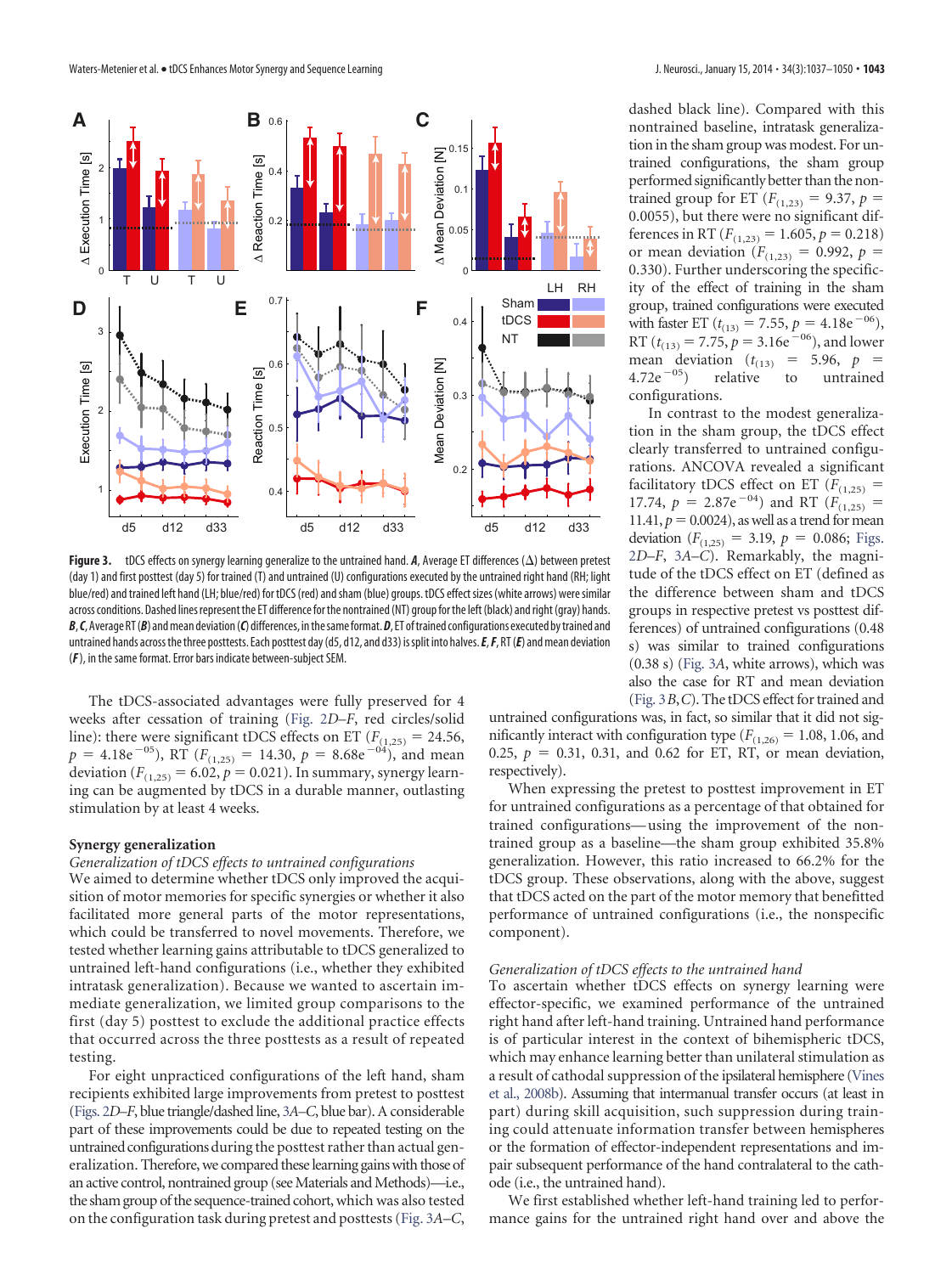improvements attributable to repeated testing [\(Fig. 3](#page-6-0)*A*–*C*). Relative to the nontrained group, sham participants performed trained configurations with the untrained hand significantly faster during the day 5 posttest  $(F_{(1,23)} = 5.99, p =$ 0.022). However, there were no differences in RT or mean deviation  $(F<sub>(23)</sub> = 0.289$  and 0.096,  $p = 0.60$  and 0.76, respectively) or in any of the three parameters for untrained configurations  $\left(\text{all } F_{(23)} < 1.541, p > 0.23\right).$ 

In contrast, tDCS effects generalized strongly to the untrained hand [\(Fig. 3](#page-6-0)*A*– *C*). Averaged over trained and untrained configurations, tDCS recipients performed with significantly better ET  $(F_{(1,53)} = 16.89,$  $p = 1.38e^{-0.4}$ , RT ( $F_{(1,53)} = 30.39$ ,  $p =$ 1.07e<sup> $-06$ </sup>), and mean deviation ( $F_{(1,53)}$  = 8.30,  $p = 0.0057$ ) relative to sham. As was the case with the trained left hand, the size of the tDCS effect was similar for trained and untrained configurations: there were no interactions of tDCS  $\times$  configuration type for ET, RT, or mean deviation  $(F_{(1,26)} =$ 0.12, 3.30, and 0.35,  $p = 0.74$ , 0.081, and 0.56, respectively; RM-ANOVA).



<span id="page-7-0"></span>**Figure 4.** tDCS-coupled configuration training is associated with improved individuation. *A*, Task design. In the instruction phase, after participants applied a moderate resting force (2.8 N; red boxes) by all fingers of the active hand, the active finger was designated (green box). During execution, participants had to increase the force applied by this finger to a high level (10.8 N) and subsequently release the force back to resting level while keeping passive finger forces stable and within resting level. *B*,*C*, RMSE between instructed and produced force (averaged over active and passive fingers) forthe left hand (LH; blue/red) and right hand (RH; light blue/red) for configuration-trained (*B*) and sequence-trained (*C*) cohorts. Error bars indicate between-subject SEM.

When expressing ET improvement for the untrained hand (averaged across trained/untrained configurations) as a percentage of the improvement on the trained hand (trained configurations only), the sham group showed only 6.6% generalization, after using the improvements of the nontrained group as a baseline. However, this ratio increased to 41.4% for the tDCS group. Note that the tDCS group also exhibited greater generalization than sham for RT (21.7 vs 81.5%) and mean deviation (0 vs 19.3%). These results suggest that tDCS acted on the part of the motor memory that was effector-independent.

The development of untrained right-hand ET for trained configurations across the three posttests revealed an additional noteworthy observation [\(Fig. 3](#page-6-0)*D*, see *E* and *F* for RT and mean deviation): despite a significant difference between tDCS and sham  $(F_{(1,26)} = 8.85, p = 0.006; RM-ANOVA)$ , the group  $\times$  day interaction was not significant  $(F_{(2,52)} = 0.67, p = 0.51)$  indicating that the untrained hand improved for both groups by a similar amount. In other words, the initial group difference was preserved over the course of the 3 posttest days as the performance of the untrained hand for each group approached that of the respective trained hand. Similar to the phenomenon in which previous motor memories facilitate relearning [\(Zarahn et al.,](#page-13-13) [2008\)](#page-13-13), effector-specific information for the trained hand may have served as a model to promote the learning of the untrained hand during the posttests. In contrast to immediate benefits on performance of the untrained hand, this finding may indicate the existence of "delayed" transfer (i.e., subsequent transfer attributable to additional practice effects across the posttest and/or the passage of time).

*Generalization of tDCS effects to the untrained individuation task* Our observations that tDCS effects generalized to untrained configurations and to the untrained hand could suggest that, rather than affecting the motor system per se, tDCS boosted capabilities in cognitive domains involved in motor skill learning [\(Dayan and](#page-12-0) [Cohen, 2011\)](#page-12-0). Curiously, when participants were instructed to semantically recall (write down) the trained configurations during the posttests, the tDCS group exhibited significantly better memory [\(Table 1\)](#page-2-0), which could reflect enhanced cognitive processing or motor memory (or both). To test for genuine facilitation of motor synergy learning (which should improve general hand control), we examined performance on a finger individuation task that required participants to increase the force applied by one active finger to a high level without coactivating passive digits. This task required minimal attention and interpretation because it featured simple imperative stimuli that were easy to translate into action and demanded, rather than speed, precise hand control. If the reported tDCS effects on synergy learning were merely attributable to facilitation in cognitive domains, then tDCS and sham groups would be presumed to exhibit similar individuation. However, if tDCS increased the flexibility by which neural control modules could be recombined to produce novel hand shapes, this could lead to better hand control and, by extension, improved individuation.

Individuation accuracy was parameterized by RMSE between desired and produced finger forces—a measure that has been implemented by others to quantify enslaving [\(Raghavan et al.,](#page-12-24) [2006\)](#page-12-24). ANCOVA revealed a significant effect of tDCS (averaged across active and passive fingers and across posttests), such that tDCS recipients displayed  $\sim$  20% better posttest RMSE for left  $(F_{(1,25)} = 11.92, p = 0.0020)$  and right  $(F_{(1,25)} = 11.20, p = 0.0020)$ 0.0026) hands relative to sham [\(Fig. 4](#page-7-0)*B*). To further evaluate intertask transfer, we also compared performance on the sequence task: tDCS recipients exhibited significant ET advantages relative to sham on left and right hands  $(F_{(1,25)} = 6.830$  and 9.234,  $p = 0.0149$  and 0.00550, respectively; ANCOVA), without error rate differences ( $F_{(1,25)} = 0.146$  and 0.233,  $p = 0.706$  and 0.633). Despite these preliminary results, a greater range of tasks is required to ascertain the generality of these supposed tDCS-related improvements in hand control (in particular whether they transfer to everyday activities).

To summarize, tDCS effects during configuration training transferred to unpracticed configurations and the untrained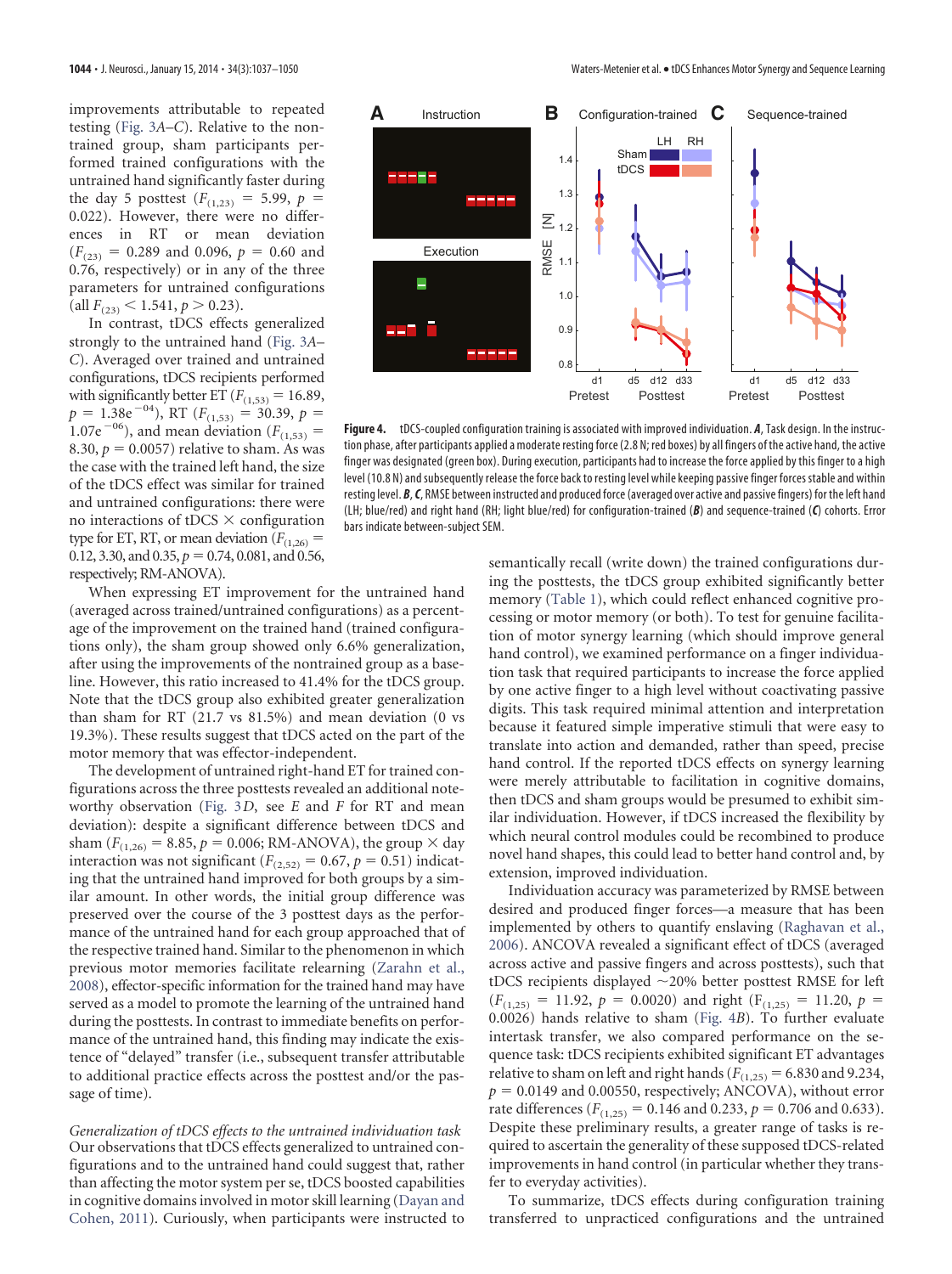hand. Although the effect sizes of tDCS on all four types of configurations were similar, without additional experiments, we do not believe it can be concluded that tDCS only acted on the part of the motor memory that was transferrable (see Discussion). However, our results clearly indicate that tDCS did affect configuration nonspecific and effector-independent motor representations. Moreover, tDCS-related improvements also generalized to finger individuation and sequencing, implying that it acted on a part of the motor memory that was even transferrable to untrained tasks.

# **Sequence learning**

# *tDCS effects during training*

The second objective of this study was to compare tDCS effects on synergy learning and generalization with those observed with a finger sequence task. The sequence task required the successive production of five finger presses [\(Fig. 5](#page-9-0)*A*) and the parameter of interest was ET, while participants were instructed to keep the error rate at a constant level (see Materials and Methods). During the pretest, sequences were generated as five chronologically discrete presses, and, subsequent to training, presses became highly temporally overlapping [\(Fig. 5](#page-9-0)*B*).

RM-ANOVA with the factors group and training day revealed a substantial effect of training across the 4 d ( $F_{(3,78)} = 115.17$ ,  $p <$ 1e<sup>-10</sup>; [Fig. 5](#page-9-0)*C*). Beyond the basic training effect, tDCS recipients exhibited 37% faster ET than sham on the final training day. Across training days, there was a significant tDCS effect on ET  $(F<sub>(1,22)</sub> = 9.96, p = 0.0046)$ , as well as a tDCS  $\times$  day interaction  $(F_{(3,66)} = 4.68, p = 0.005)$ , which reflected progressive betweengroup divergence. As intended, we observed stable error rates across training, which did not differ between groups  $(F_{(1,22)})$  $0.63, p = 0.44$ ; [Fig. 5](#page-9-0)*D*).

The tDCS effect on ET occurred through an offline ( $t_{(22)}$  = 2.61,  $p = 0.016$ ), rather than online ( $t_{(22)} = 0.10$ ,  $p = 0.92$ ), effect [\(Fig. 5](#page-9-0)*E*). Whereas sham recipients suffered significant offline skill decrement (overnight forgetting), tDCS recipients experienced slight offline gains, and both groups learned similarly within session. These results replicate previously documented offline tDCS effects [\(Reis et al., 2009;](#page-12-9) [Tecchio et al., 2010;](#page-13-14) [Kantak](#page-12-25) [et al., 2012\)](#page-12-25) but are opposite to what we observed for synergy learning.

#### *Durability of tDCS effects*

Both training- and tDCS-related ET advantages for trained sequences were preserved for at least 4 weeks after training [\(Fig.](#page-9-0) [5](#page-9-0)*C*). Relative to sham, tDCS recipients executed trained sequences with significantly faster ET (averaged across posttests;  $F_{(1,21)} = 40.59$ ,  $p = 2.50e^{-0.6}$ , without difference in error rate  $(F_{(1,21)} = 0.059, p = 0.81)$ . tDCS-related sequencing gains, like those exhibited with synergy learning, were durable.

# **Sequence generalization**

### *Generalization of tDCS effects to untrained sequences*

In addition to evaluating tDCS effects on sequence training, we assessed generalization. As with the configuration task, we used the performance of a nontrained group (see Materials and Methods) to estimate how much of the performance gain from pretest to posttest was induced by repeated testing and how much was caused by generalization of left-hand training.

Even without tDCS, we observed evidence for substantial intratask transfer [\(Figs. 5](#page-9-0)*C*, 6*A*). Relative to the nontrained group, sham sequence-trained subjects exhibited significant ET benefits on the eight untrained sequences ( $F_{(1,23)} = 12.43$ ,  $p = 0.0018$ ), without difference in error rate ( $F_{(1,23)} = 1.804$ ,  $p = 0.192$ ). Despite this considerable generalization, in the sham group, trained sequences were performed with faster ET than untrained and with lower error rate ( $t_{(11)} = 9.57$  and 2.72,  $p = 1.14e^{-06}$  and 0.020, respectively), indicating that learning was also, to a degree, sequence-specific.

As observed for the configuration task, the tDCS effect for trained sequences generalized to untrained sequences [\(Figs. 5](#page-9-0)*C*, 6*A*). There was a significant tDCS effect on untrained sequences  $(F_{(1,21)} = 12.40, p = 0.002)$  in the absence of error rate dissimilarities  $(F_{(1,21)} = 0.048, p = 0.83)$ . The size of the tDCS effects on ET of untrained (0.35 s) and trained (0.47 s) sequences were similar (Fig.  $6A$ ), and there was no tDCS  $\times$  sequence type interaction  $(F_{(1,22)} = 1.57, p = 0.22)$ . When expressing the ET benefit for untrained sequences as a percentage of the gain for trained sequences using the improvements of the nontrained group as a baseline, we observed that this ratio increased from 51.5% for the sham to 65.6% for the tDCS group, suggesting that tDCS operated (at least in part) on the transferrable component of the motor memory, as was the case with synergy learning.

## *Generalization of tDCS effects to untrained hand*

Immediate intermanual generalization of training and tDCS effects for sequences also mostly mirrored those of synergies. We first compared performance of the sham group with the nontrained group to ascertain generalization (Fig. 6*A*) and observed significant improvements in ET of trained ( $F_{(1,23)} = 11.16$ ,  $p =$ 0.0028), as well as untrained  $(F_{(1,23)} = 11.18, p = 0.0028)$  sequences of the untrained hand, without error rate differences  $(F_{(1,23)} = 0.13$  and 0.14,  $p = 0.72$  and 0.71, respectively; Fig. 6*B*).

The tDCS effect additionally generalized to the untrained right hand (Fig. 6*A*). Averaged across trained and untrained sequences of the untrained hand, tDCS recipients performed with significantly faster ET than sham  $(F_{(1,45)} = 13.13, p = 7.37e^{-04})$ ; ANCOVA), without error rate difference  $(F_{(1,45)} = 0.081, p =$ 0.78; Fig. 6*B*). As was the case with the trained hand, the size of the tDCS effect for ET was similar for trained and untrained sequences, and there was no interaction of tDCS  $\times$  sequence type  $(F_{(1,22)} = 0.584, p = 0.309)$ . Expressed as a percentage of the learning gain for trained sequences of the trained hand, the proportion of intermanual generalization increased from 38.6% for sham participants to 58.2% for the tDCS group, indicating that tDCS influenced effector-independent representations.

As with synergy learning, we observed evidence for delayed intermanual transfer of sequences: for trained sequences of the untrained hand, both groups progressively reached the ET achieved by the trained hand, which occurred with no confounding changes in error rate (Fig. 6*C*,*D*). Despite a significant tDCS effect on untrained hand ET across posttests ( $F_{(1,22)} = 9.79$ ,  $p =$ 0.0049; RM-ANOVA), there was no tDCS  $\times$  day interaction  $(F<sub>(2.44)</sub> = 1.77, p = 0.18)$ , implying that both groups reached different asymptotic learning levels with the untrained right hand—a level that appeared to be set by that of the trained hand.

# *Generalization of tDCS effects to untrained individuation task*

Finally, we evaluated intertask generalization in the sequencetrained cohort. In the individuation task, tDCS and sham groups improved in RMSE at similar rates from pretest to posttests [\(Fig.](#page-7-0) [4](#page-7-0)*C*). ANCOVA revealed no significant differences between groups for left or right hands ( $F_{(1,21)} = 0.36$  and 0.26,  $p = 0.56$ and 0.62, respectively). However, these comparisons may be complicated by the fact that tDCS recipients tended to perform with lower RMSE at baseline on the individuation task and may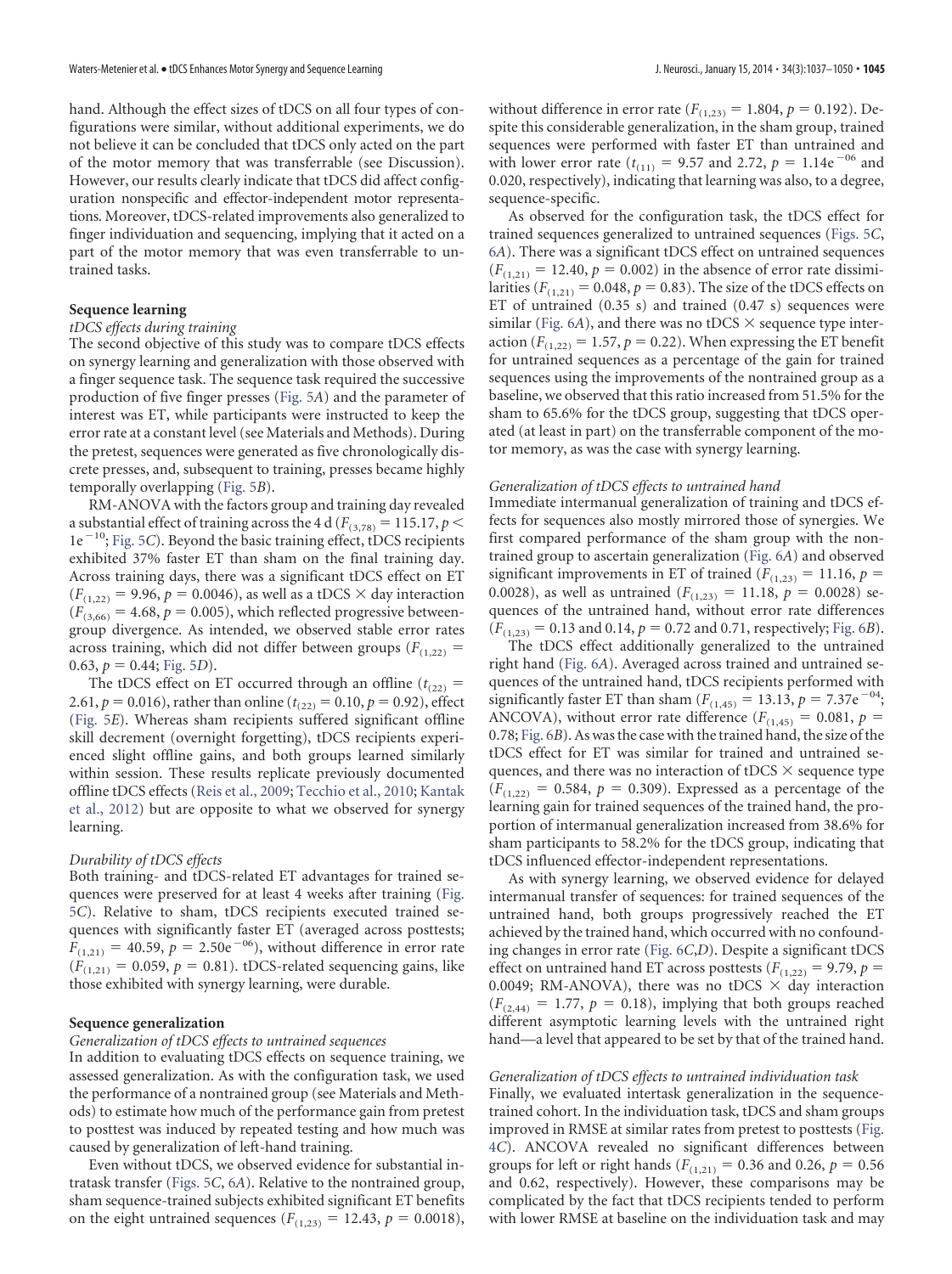

<span id="page-9-0"></span>Figure 5. tDCS improves finger sequence learning for the trained left hand. *A*, In the instruction phase, a sequence was displayed in blue numbers (1 for thumb and 5 for little finger). As a starting signal, five white asterisks were presented, which instructed participants to execute the previously shown sequence from memory. After each individual press, the corresponding asterisk changed color to indicate a correct (green) or incorrect (red) press, and, after a full sequence execution, a central asterisk turned green for a correct sequence, red if one or more errors were made, or blue if the sequence was correct but executed too slowly. *B*, Example trials of a representative participant. Before training, finger presses were distinct; after training, the sequence was executed substantially faster, with greater temporal overlap between consecutive presses. C, Average ET in pretest (day 1), training (days 1–4), and posttests (days 5, 12, and 33) for sham (blue) and tDCS (red) groups. D, Average error rate in the same format. E, F, Online and offline improvements in sequence task in ET (E) and error rate (F) for sham and tDCS groups. Positive and negative values, respectively, signify performance improvement and decrement. Error bars and the shaded region of the training data indicate between-subject SEM.

have had less capacity for improvement. Therefore, we also tested individuation in an independent cohort of 14 sequence-trained participants who were well matched at baseline (data not shown). Confirming the results above, the tDCS group merely exhibited nonsignificant trends for RMSE improvement  $(F_{(1,11)} = 2.23$  and 1.77,  $p = 0.16$  and 0.21). We also tested the sequence-trained cohort on the configuration task and observed no differences between tDCS and sham in left or right hands in terms of ET  $(F_{(1,21)} = 0.0958$  and 1.659,  $p = 0.760$  and 0.217, respectively) or mean deviation ( $F_{(1,21)} = 0.110$  and 0.384,  $p = 0.744$  and 0.542), and similar results were observed for the aforementioned independent cohort (ET:  $F_{(1,11)} = 1.279$  and 1.730,  $p = 0.282$  and 0.215; mean deviation:  $F_{(1,11)} = 2.124$  and 0.159,  $p = 0.173$  and 0.698).

Although the sequence task requires some degree of finger independence, application of tDCS during sequence training did not affect individuation task performance to the same degree as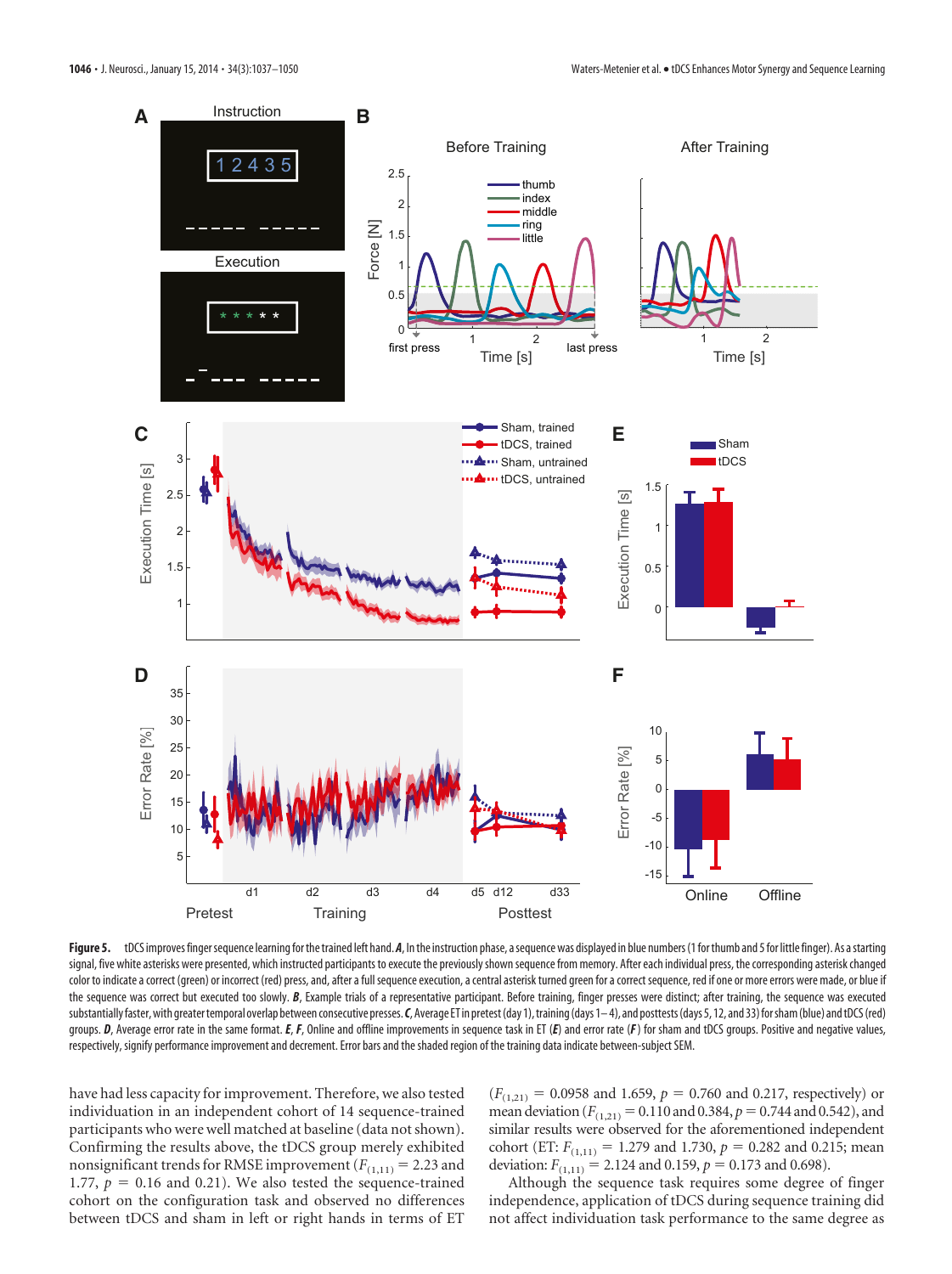

**Figure 6.** tDCS effects on sequence learning generalize to the untrained hand. *A*, *B*, Differences ( ) between average pretest and day 5 posttest ET (*A*) and error rate (*B*) for trained (T) and untrained (U) sequences of the untrained right hand (RH; light red/blue) and trained left hand (LH; blue/red). tDCS effect sizes (white arrows) were similar across conditions. Dashed lines represent the ET difference for the nontrained (NT) group for the left (black) and right (gray) hands.*C*, *D*, Improvements in ET (*C*) and error rate (*D*) of trained sequences executed by trained and untrained hands across the three posttests. Each posttest day is split into halves. Error bars indicate between-subject SEM.

during configuration training. This supports our initial intuition that, in combination with tDCS, tasks that specifically train synergy learning may improve hand control more and, by extension, may have larger benefit in stroke rehabilitation than motor sequencing tasks. However, it is possible that tDCS-associated benefits achieved with sequence training could transfer more to other tasks with sequential elements (e.g., typing). Additional testing with a range of tasks will be necessary to ascertain how tDCSinduced gains generalize to untrained motor skills.

In conclusion, tDCS effects on sequence learning and generalization mostly recapitulated those observed with synergies. For both synergy and sequence learning, bihemispheric tDCS of M1 elicited faster ET, without detriment to accuracy, and behavioral advantages achieved during training transferred broadly.

# **Discussion**

Our primary aim was to characterize tDCS effects on synergy learning and generalization using a configuration task that required quick, synchronized production of difficult hand muscle activation patterns. Repeated-session bihemispheric tDCS of M1 led to increased speed (40% faster ET and 20% faster RT) and tendency for better force synchrony (lower mean deviation). During posttesting, even 1 month after cessation of stimulation, significant tDCS effects on both speed and synchrony were observed. This indicates that tDCS-coupled training promoted the acquisition of a durable motor memory rather than merely causing transient performance increases [\(Reis et al., 2009\)](#page-12-9). The mechanism of this facilitation of plasticity is largely unknown: on

one hand, tDCS could directly enhance synaptic plasticity, e.g., through processes that require BDNF secretion and TrkB activation [\(Fritsch et al., 2010\)](#page-12-8). Alternatively, tDCS may facilitate performance during training, e.g., through reduction of inhibition [\(Stagg et al., 2009\)](#page-13-15), and training at these higher performance levels may indirectly promote formation of a superior motor memory.

We also ascertained where in the motor hierarchy these effects occurred. We hypothesized that tDCS would facilitate the formation of neural populations that encode specific synergies. This proposal was motivated by the observation that musical training elicits experience-dependent changes in the modular architecture of M1 [\(Gentner et al., 2010\)](#page-12-6). If tDCS increased plasticity in such circuits, poor generalization to unpracticed configurations would be expected. Indeed, tDCS could, theoretically, even impair performance of untrained configurations: considering that anodal tDCS removes local inhibition [\(Nitsche et al., 2005;](#page-12-26) [Stagg](#page-13-15) [et al., 2009;](#page-13-15) [Tremblay et al., 2013\)](#page-13-16), it could elicit spreading of cortical activation similar to a GABA antagonist [\(Schneider et al.,](#page-13-17) [2002\)](#page-13-17) and consequently reduce inhibition of muscles that should be deactivated [\(Sohn and Hallett, 2004;](#page-13-18) [Beck and Hallett, 2011\)](#page-11-6). Accordingly, sustained tDCS application could induce undesirable muscle coactivations, thereby hindering production of untrained configurations.

However, quite the converse was observed: tDCS recipients performed untrained configurations as fast as sham performed trained configurations (such that the tDCS effect size was similar for trained and untrained configurations). Moreover, tDCS recipients exhibited a greater proportion of transfer than sham. These observations suggest that tDCS acted on the transferrable part of the motor memory.

We additionally evaluated whether tDCS effects were effectorspecific. Although single-session bihemispheric tDCS has been shown to elicit greater behavioral improvements than unilateral stimulation in the effector contralateral to the anode [\(Vines et al.,](#page-13-4) [2008b\)](#page-13-4), consequences for the ipsilateral hand have, hitherto, not been examined. It is well established that 1 mA unihemispheric anodal tDCS increases [\(Nitsche and Paulus, 2000\)](#page-12-27) whereas cathodal decreases [\(Nitsche et al., 2003\)](#page-12-28) motor-evoked potentials (MEPs) at rest. Correspondingly, bihemispheric tDCS increases MEPs in anodal M1 and decreases MEPs in cathodal M1 [\(Wil](#page-13-19)[liams et al., 2010;](#page-13-19) [Mordillo-Mateos et al., 2012\)](#page-12-29). Assuming that similar polarity-dependent changes in excitability occur during tDCS-coupled training, subsequent performance of the cathodeassociated hand could be compromised. Considering that unihemispheric cathodal tDCS has been associated with contralateral impairment [\(Vines et al., 2008a;](#page-13-20) [Leite et al., 2011;](#page-12-30) [Stagg et al.,](#page-13-7) [2011\)](#page-13-7), bihemispheric tDCS could adversely affect untrained hand performance. Although the untrained hand was never used during training-coupled tDCS, the cathode could inhibit information transfer and prevent formation of effector-independent representations. Nevertheless, we observed sizable immediate intermanual generalization of the tDCS advantage (as demonstrated by similar tDCS effect sizes for the trained and untrained hands and greater proportions of intermanual transfer in the tDCS group relative to sham). This indicates that tDCS also facilitated effector-independent components of motor memory during training, leading to a representation of motor skill that benefitted both hands.

The strong intermanual transfer observed here could have been a consequence of the bihemispheric montage and may not extend to conventional unihemispheric tDCS: secondary motor areas that putatively represent movement skills in an effector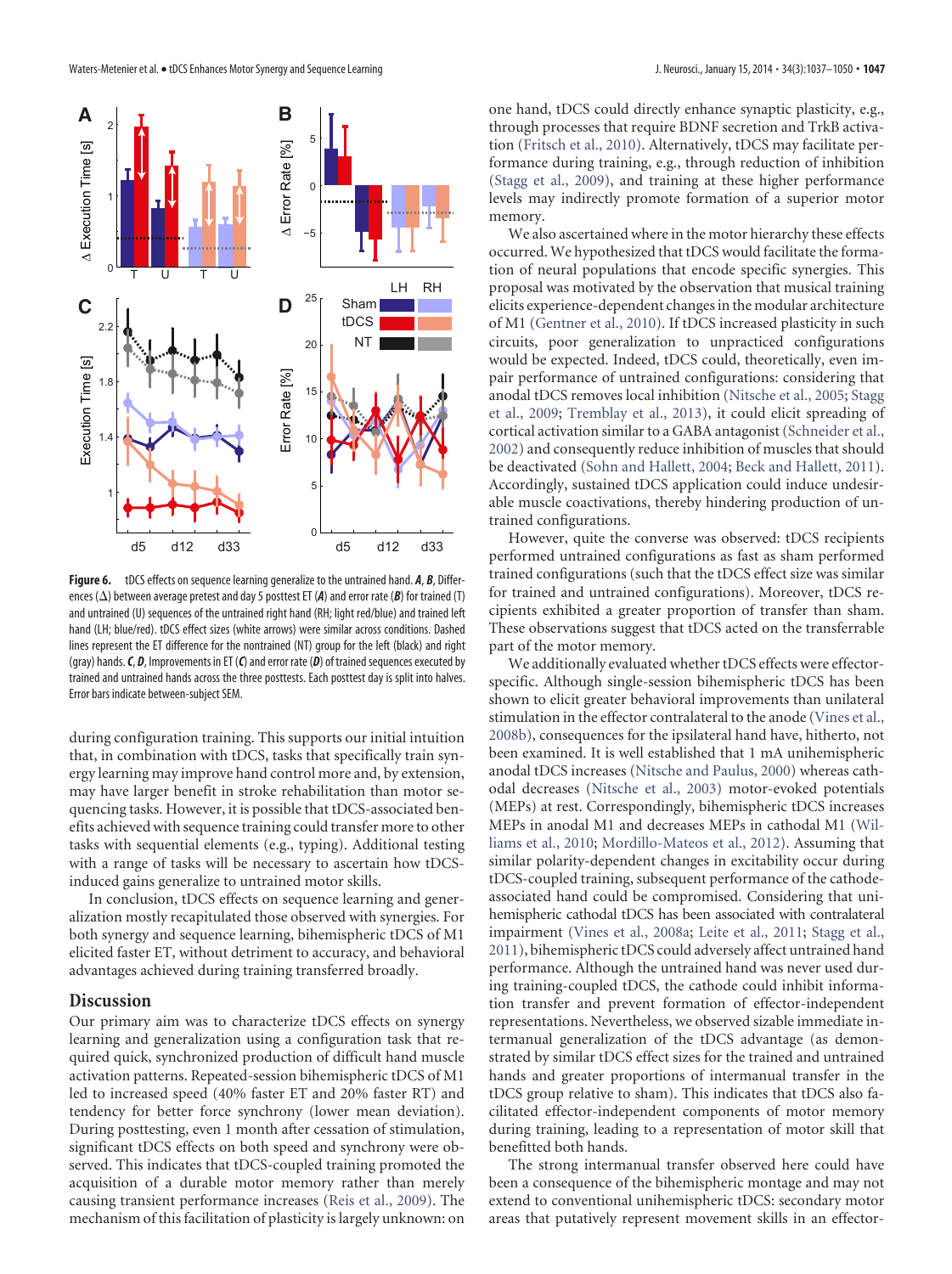independent manner, such as supplementary motor area [\(Perez](#page-12-31) [et al., 2008\)](#page-12-31), could have been targeted efficiently through the bihemispheric current, or the current flow may have changed the communication between motor cortices during training, possibly increasing the amount of mirrored activity in ipsilateral M1 [\(Diedrichsen et al., 2013\)](#page-12-32). Additionally, high intermanual transfer could be attributable to cathodal enhancement of plasticity in the ipsilateral hemisphere: recent evidence suggests that cathodal unihemispheric tDCS at 2 mA, the same intensity used in our study, actually increases MEPs [\(Batsikadze et al., 2013\)](#page-11-7).

Although we provide clear evidence that tDCS acts on the transferrable part of the motor memory, the degree to which tDCS may have also enhanced synergy- and effector-specific components is difficult to evaluate. Simple pretest/posttest group differences in task parameters, as reported here, may not veridically reflect differences in skill. It could be argued, for example, that a 0.38 s improvement for trained configurations from 1.29 s (sham) to 0.91 s (tDCS) indicates a larger difference in skill level than a 0.48 s improvement for the untrained configurations from 1.78 to 1.31 s, simply because, on a normal exponential learning curve, more training time would be required for the former change. Therefore, additional experiments that dissect transferrable and nontransferable components of motor learning are needed.

The second objective of this study was to evaluate bihemispheric tDCS effects on sequence learning and qualitatively compare them with our observations with synergy learning. We observed considerable enhancement of sequence learning (reflected by 37% faster ET), replicating previous observations with unihemispheric tDCS [\(Reis et al., 2009\)](#page-12-9). The only difference between sequence and configuration tasks was the temporal dynamics with which tDCS improved ET. For synergy learning, advantages emerged within training sessions (i.e., through an online effect). However, with sequence learning, benefits ensued between sessions as a result of diminution in overnight forgetting (i.e., an offline effect), which is consistent with previous findings [\(Reis et al., 2009;](#page-12-9) [Tecchio et al., 2010\)](#page-13-14). Here, using identical training and stimulation protocols, we show that tDCS effects on online and offline learning are task dependent [\(Kantak et al., 2012\)](#page-12-25).

Unfortunately, our results cannot reveal insight into the mechanisms underlying this task dependency. However, one possible explanation is that tDCS effects on plasticity vary with task demands. Online gains occur as a result of short-term, LTPlike plastic processes, which may saturate [\(Rioult-Pedotti et al.,](#page-12-33) [2000\)](#page-12-33) within individuation training sessions, causing performance to plateau. After training, labile learned material may be consolidated through protein synthesis [\(Luft et al., 2004;](#page-12-34) [Peng](#page-12-35) [and Li, 2009\)](#page-12-35), returning short-term plasticity processes to baseline [\(Rioult-Pedotti et al., 2007\)](#page-12-36). The degree to which tDCS increases capacity for short- and long-term plastic processes could be task dependent because different motor tasks vary in degree of short-term plasticity utilization and long-term forgetting [\(Dayan](#page-12-0) [and Cohen, 2011\)](#page-12-0). Indeed, configuration-trained sham recipients exhibited less overnight ET decay than sequence-trained sham recipients [\(Figs. 2](#page-4-0)*G*, [5](#page-9-0)*E*).

As with synergy learning, tDCS-associated sequencing gains generalized to untrained sequences and the untrained hand. In addition to immediate intermanual generalization, we found evidence for delayed transfer: the untrained hand improved to the level attained by the trained hand, most likely through additional learning effects that occurred across posttests. Importantly, the untrained hand reached different levels of performance for sham and tDCS groups. These data suggest that effector- and configuration/sequence-specific knowledge for the trained hand may have served as a model for untrained hand learning. This implies that intermanual transfer may, in addition to being accessible to the untrained hand immediately after training, be induced by additional practice, similar to the way that previous motor memories can facilitate relearning [\(Zarahn et al., 2008\)](#page-13-13).

tDCS is being explored as an adjunct to conventional neurorehabilitation (e.g., after stroke). For it to be beneficial, performance gains achieved during training should generalize to untrained motor tasks. Therefore, we determined whether tDCS-associated facilitation of synergy and sequence learning influenced digit individuation. tDCS recipients in the configuration-trained (but not sequence-trained) cohort exhibited substantial improvement in individuation. Moreover, configuration-trained tDCS recipients also exhibited improvements in sequence learning. Although these preliminary results may suggest that increasing synergy learning and/or execution through tDCS improves hand control, additional studies with a broader range of tasks are needed to ascertain the circumstances under which tDCS benefits transfer to untrained tasks.

Motor synergy learning might be more proximal to the processes that occur during stroke recovery than sequence learning. Rather than sequencing deficits [\(Hanlon, 1996;](#page-12-37) [Pohl et al., 2001\)](#page-12-38), a typical impairment associated with cortical motor lesions is severe loss of hand control, which has been demonstrated in humans [\(Lang and Schieber, 2003,](#page-12-11) [2004;](#page-12-12) [Li et al., 2003;](#page-12-23) [Krakauer,](#page-12-13) [2005;](#page-12-13) [Raghavan et al., 2006\)](#page-12-24) and, classically, in macaques [\(Law](#page-12-10)[rence and Kuypers, 1968\)](#page-12-10). Such impairments may be due to aberrant, fractionated, merged, or reduced muscle synergies [\(Li et](#page-12-39) [al., 2008;](#page-12-39) [Clark et al., 2010;](#page-12-40) [Gizzi et al., 2011;](#page-12-41) [Cheung et al., 2012;](#page-12-14) [Roh et al., 2013\)](#page-13-21). In stroke patients, robot-assisted paretic arm training gains have been demonstrated to generalize to an untrained arm/elbow individuation task [\(Dipietro et al., 2007\)](#page-12-42), illustrating that abnormal synergies can, in practice, be retuned. Our data show for the first time that, in healthy participants, tDCS enhances synergy learning in a transferrable and enduring manner—two essential characteristics of effective rehabilitative methods [\(Krakauer, 2006\)](#page-12-43)—which suggests that tDCS might be a useful means to expedite or amplify synergy recovery in stroke.

# <span id="page-11-5"></span>**References**

- Alonzo A, Brassil J, Taylor JL, Martin D, Loo CK (2012) Daily transcranial direct current stimulation (tDCS) leads to greater increases in cortical excitability than second daily transcranial direct current stimulation. Brain Stimul 5:208 –213. [CrossRef](http://dx.doi.org/10.1016/j.brs.2011.04.006) [Medline](http://www.ncbi.nlm.nih.gov/pubmed/22037139)
- <span id="page-11-2"></span>Ambrus GG, Al-Moyed H, Chaieb L, Sarp L, Antal A, Paulus W (2012) The fade-in–short stimulation–fade out approach to sham tDCS—reliable at 1 mA for naive and experienced subjects, but not investigators. Brain Stimul 5:499 –504. [CrossRef](http://dx.doi.org/10.1016/j.brs.2011.12.001) [Medline](http://www.ncbi.nlm.nih.gov/pubmed/22405745)
- <span id="page-11-7"></span>Batsikadze G, Moliadze V, Paulus W, Kuo MF, Nitsche MA (2013) Partially non-linear stimulation intensity-dependent effects of direct current stimulation on motor cortex excitability in humans. J Physiol 591:1987–2000. [CrossRef](http://dx.doi.org/10.1113/jphysiol.2012.249730) [Medline](http://www.ncbi.nlm.nih.gov/pubmed/23339180)
- <span id="page-11-6"></span>Beck S, Hallett M (2011) Surround inhibition in the motor system. Exp Brain Res 210:165–172. [CrossRef](http://dx.doi.org/10.1007/s00221-011-2610-6) [Medline](http://www.ncbi.nlm.nih.gov/pubmed/21424259)
- <span id="page-11-0"></span>Bizzi E, D'Avella A, Saltiel P, Tresch M (2002) Modular organization of spinal motor systems. Neuroscientist 8:437–442. [CrossRef](http://dx.doi.org/10.1177/107385802236969) [Medline](http://www.ncbi.nlm.nih.gov/pubmed/12374428)
- <span id="page-11-4"></span>Boggio PS, Nunes A, Rigonatti SP, Nitsche MA, Pascual-Leone A, Fregni F (2007) Repeated sessions of noninvasive brain DC stimulation is associated with motor function improvement in stroke patients. Restor Neurol Neurosci 25:123–129. [Medline](http://www.ncbi.nlm.nih.gov/pubmed/17726271)
- <span id="page-11-1"></span>Boroojerdi B, Foltys H, Krings T, Spetzger U, Thron A, Töpper R (1999) Localization of the motor hand area using transcranial magnetic stimulation and functional magnetic resonance imaging. Clin Neurophysiol 110: 699 –704. [CrossRef](http://dx.doi.org/10.1016/S1388-2457(98)00027-3) [Medline](http://www.ncbi.nlm.nih.gov/pubmed/10378741)

<span id="page-11-3"></span>Brunoni AR, Schestatsky P, Lotufo PA, Bensenor IM, Fregni F (2013) Com-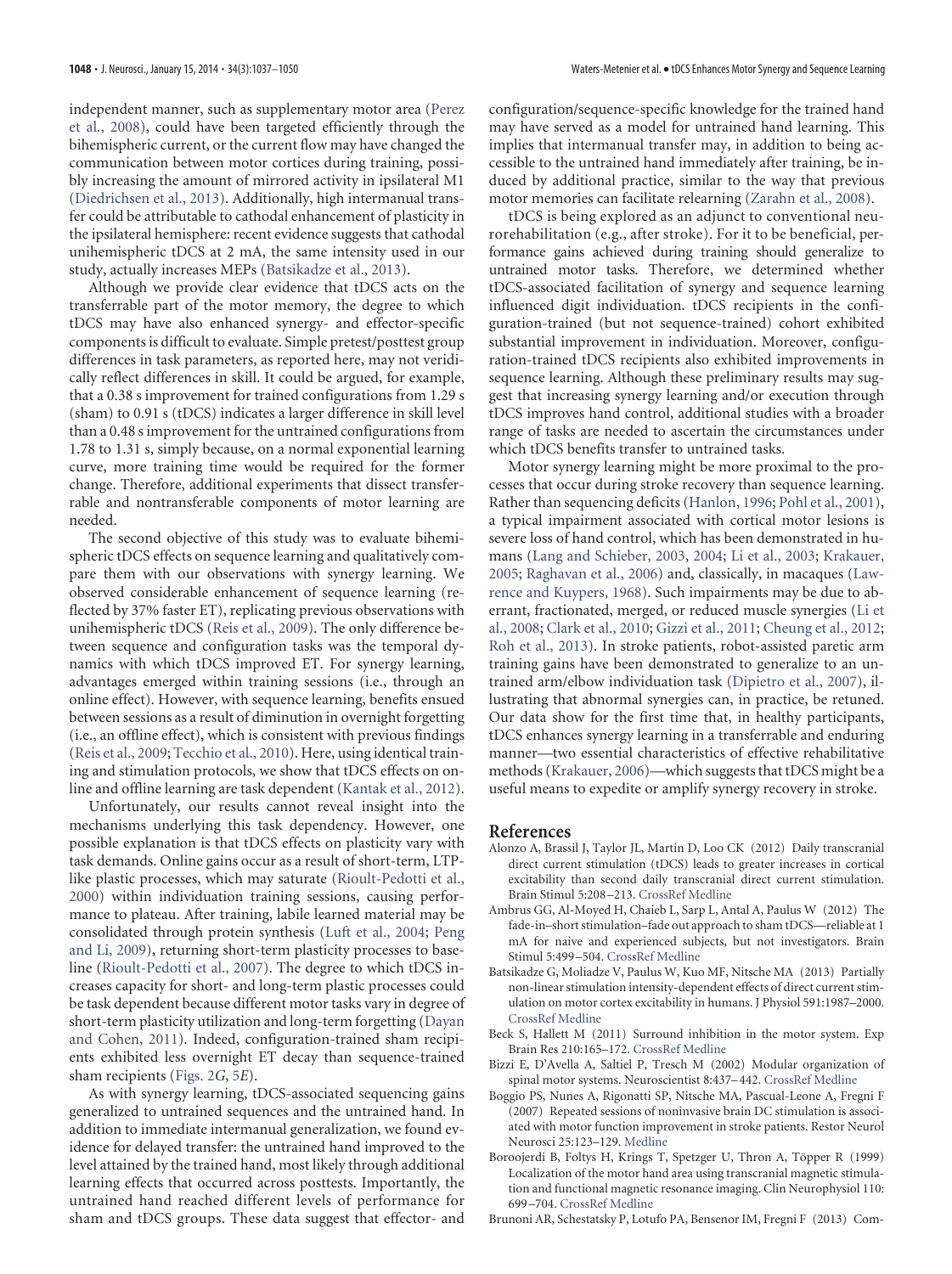parison of blinding effectiveness between sham tDCS and placebo sertraline in a 6-week major depression randomized clinical trial. Clin Neurophysiol. Advance online publication. Retrieved December 3, 2013. doi:10.1016/j.clinph.2013.07.020. [CrossRef](http://dx.doi.org/10.1016/j.clinph.2013.07.020) [Medline](http://www.ncbi.nlm.nih.gov/pubmed/23994192)

- <span id="page-12-14"></span>Cheung VC, Turolla A, Agostini M, Silvoni S, Bennis C, Kasi P, Paganoni S, Bonato P, Bizzi E (2012) Muscle synergy patterns as physiological markers of motor cortical damage. Proc Natl Acad Sci U S A 109:14652–14656. [CrossRef](http://dx.doi.org/10.1073/pnas.1212056109) [Medline](http://www.ncbi.nlm.nih.gov/pubmed/22908288)
- <span id="page-12-40"></span>Clark DJ, Ting LH, Zajac FE, Neptune RR, Kautz SA (2010) Merging of healthy motor modules predicts reduced locomotor performance and muscle coordination complexity post-stroke. J Neurophysiol 103:844 – 857. [CrossRef](http://dx.doi.org/10.1152/jn.00825.2009) [Medline](http://www.ncbi.nlm.nih.gov/pubmed/20007501)
- <span id="page-12-0"></span>Dayan E, Cohen LG (2011) Neuroplasticity subserving motor skill learning. Neuron 72:443–454. [CrossRef](http://dx.doi.org/10.1016/j.neuron.2011.10.008) [Medline](http://www.ncbi.nlm.nih.gov/pubmed/22078504)
- <span id="page-12-3"></span>Diedrichsen J, Shadmehr R, Ivry RB (2010) The coordination of movement: optimal feedback control and beyond. Trends Cogn Sci 14:31–39. [CrossRef](http://dx.doi.org/10.1016/j.tics.2009.11.004) [Medline](http://www.ncbi.nlm.nih.gov/pubmed/20005767)
- <span id="page-12-32"></span>Diedrichsen J, Wiestler T, Krakauer JW (2013) Two distinct ipsilateral cortical representations for individuated finger movements. Cereb Cortex 23:1362–1377. [CrossRef](http://dx.doi.org/10.1093/cercor/bhs120) [Medline](http://www.ncbi.nlm.nih.gov/pubmed/22610393)
- <span id="page-12-42"></span>Dipietro L, Krebs HI, Fasoli SE, Volpe BT, Stein J, Bever C, Hogan N (2007) Changing motor synergies in chronic stroke. J Neurophysiol 98:757–768. [CrossRef](http://dx.doi.org/10.1152/jn.01295.2006) [Medline](http://www.ncbi.nlm.nih.gov/pubmed/17553941)
- <span id="page-12-8"></span>Fritsch B, Reis J, Martinowich K, Schambra HM, Ji Y, Cohen LG, Lu B (2010) Direct current stimulation promotes BDNF-dependent synaptic plasticity: potential implications for motor learning. Neuron 66:198 –204. [CrossRef](http://dx.doi.org/10.1016/j.neuron.2010.03.035) [Medline](http://www.ncbi.nlm.nih.gov/pubmed/20434997)
- <span id="page-12-16"></span>Gandiga PC, Hummel FC, Cohen LG (2006) Transcranial DC stimulation (tDCS): a tool for double-blind sham-controlled clinical studies in brain stimulation. Clin Neurophysiol 117:845–850. [CrossRef](http://dx.doi.org/10.1016/j.clinph.2005.12.003) [Medline](http://www.ncbi.nlm.nih.gov/pubmed/16427357)
- <span id="page-12-5"></span>Gentner R, Classen J (2006) Modular organization of finger movements by the human central nervous system. Neuron 52:731–742. [CrossRef](http://dx.doi.org/10.1016/j.neuron.2006.09.038) [Medline](http://www.ncbi.nlm.nih.gov/pubmed/17114055)
- <span id="page-12-6"></span>Gentner R, Gorges S, Weise D, Aufm Kampe K, Buttmann M, Classen J (2010) Encoding of motor skill in the corticomuscular system of musicians. Curr Biol 20:1869 –1874. [CrossRef](http://dx.doi.org/10.1016/j.cub.2010.09.045) [Medline](http://www.ncbi.nlm.nih.gov/pubmed/20951047)
- <span id="page-12-41"></span>Gizzi L, Nielsen JF, Felici F, Ivanenko YP, Farina D (2011) Impulses of activation but not motor modules are preserved in the locomotion of subacute stroke patients. J Neurophysiol 106:202–210. [CrossRef](http://dx.doi.org/10.1152/jn.00727.2010) [Medline](http://www.ncbi.nlm.nih.gov/pubmed/21511705)
- <span id="page-12-37"></span>Hanlon RE (1996) Motor learning following unilateral stroke. Arch Phys Med Rehabil 77:811–815. [CrossRef](http://dx.doi.org/10.1016/S0003-9993(96)90262-2) [Medline](http://www.ncbi.nlm.nih.gov/pubmed/8702377)
- <span id="page-12-2"></span>Hardwick RM, Rottschy C, Miall RC, Eickhoff SB (2013) A quantitative meta-analysis and review of motor learning in the human brain. Neuroimage 67:283–297. [CrossRef](http://dx.doi.org/10.1016/j.neuroimage.2012.11.020) [Medline](http://www.ncbi.nlm.nih.gov/pubmed/23194819)
- <span id="page-12-25"></span>Kantak SS, Mummidisetty CK, Stinear JW (2012) Primary motor and premotor cortex in implicit sequence learning— evidence for competition between implicit and explicit human motor memory systems. Eur J Neurosci 36:2710 –2715. [CrossRef](http://dx.doi.org/10.1111/j.1460-9568.2012.08175.x) [Medline](http://www.ncbi.nlm.nih.gov/pubmed/22758604)
- <span id="page-12-17"></span>Kessler SK, Turkeltaub PE, Benson JG, Hamilton RH (2012) Differences in the experience of active and sham transcranial direct current stimulation. Brain Stimul 5:155–162. [CrossRef](http://dx.doi.org/10.1016/j.brs.2011.02.007) [Medline](http://www.ncbi.nlm.nih.gov/pubmed/22037128)
- <span id="page-12-13"></span>Krakauer JW (2005) Arm function after stroke: from physiology to recovery. Semin Neurol 25:384 –395. [CrossRef](http://dx.doi.org/10.1055/s-2005-923533) [Medline](http://www.ncbi.nlm.nih.gov/pubmed/16341995)
- <span id="page-12-43"></span>Krakauer JW (2006) Motor learning: its relevance to stroke recovery and neurorehabilitation. Curr Opin Neurol 19:84 –90. [CrossRef](http://dx.doi.org/10.1097/01.wco.0000200544.29915.cc) [Medline](http://www.ncbi.nlm.nih.gov/pubmed/16415682)
- <span id="page-12-11"></span>Lang CE, Schieber MH (2003) Differential impairment of individuated finger movements in humans after damage to the motor cortex or the corticospinal tract. J Neurophysiol 90:1160 –1170. [CrossRef](http://dx.doi.org/10.1152/jn.00130.2003) [Medline](http://www.ncbi.nlm.nih.gov/pubmed/12660350)
- <span id="page-12-12"></span>Lang CE, Schieber MH (2004) Reduced muscle selectivity during individuated finger movements in humans after damage to the motor cortex or corticospinal tract. J Neurophysiol 91:1722–1733. [CrossRef](http://dx.doi.org/10.1152/jn.00805.2003) [Medline](http://www.ncbi.nlm.nih.gov/pubmed/14668295)
- <span id="page-12-10"></span>Lawrence DG, Kuypers HG (1968) The functional organization of the motor system in the monkey. I. The effects of bilateral pyramidal lesions. Brain 91:1–14. [CrossRef](http://dx.doi.org/10.1093/brain/91.1.1) [Medline](http://www.ncbi.nlm.nih.gov/pubmed/4966862)
- <span id="page-12-30"></span>Leite J, Carvalho S, Fregni F, Gonçalves ÓF (2011) Task-specific effects of tDCS-induced cortical excitability changes on cognitive and motor sequence set shifting performance. PLoS One 6:e24140. [CrossRef](http://dx.doi.org/10.1371/journal.pone.0024140) [Medline](http://www.ncbi.nlm.nih.gov/pubmed/21909415)
- <span id="page-12-39"></span>Li J, Wang ZJ, Eng JJ, McKeown MJ (2008) Bayesian network modeling for discovering "dependent synergies" among muscles in reaching movements. IEEE Trans Biomed Eng 55:298 –310. [CrossRef](http://dx.doi.org/10.1109/TBME.2007.897811) [Medline](http://www.ncbi.nlm.nih.gov/pubmed/18232374)
- <span id="page-12-23"></span>Li S, Latash ML, Yue GH, Siemionow V, Sahgal V (2003) The effects of

stroke and age on finger interaction in multi-finger force production tasks. Clin Neurophysiol 114:1646 –1655. [CrossRef](http://dx.doi.org/10.1016/S1388-2457(03)00164-0) [Medline](http://www.ncbi.nlm.nih.gov/pubmed/12948793)

- <span id="page-12-34"></span>Luft AR, Buitrago MM, Ringer T, Dichgans J, Schulz JB (2004) Motor skill learning depends on protein synthesis in motor cortex after training. J Neurosci 24:6515–6520. [CrossRef](http://dx.doi.org/10.1523/JNEUROSCI.1034-04.2004) [Medline](http://www.ncbi.nlm.nih.gov/pubmed/15269262)
- <span id="page-12-29"></span>Mordillo-Mateos L, Turpin-Fenoll L, Millán-Pascual J, Núñez-Perez N, Panyavin I, Gómez-Arguelles JM, Botia-Paniagua E, Foffani G, Lang N, Oliviero A (2012) Effects of simultaneous bilateral tDCS of the human motor cortex. Brain Stimul 5:214 –222. [CrossRef](http://dx.doi.org/10.1016/j.brs.2011.05.001) [Medline](http://www.ncbi.nlm.nih.gov/pubmed/21782545)
- <span id="page-12-27"></span>Nitsche MA, Paulus W (2000) Excitability changes induced in the human motor cortex by weak transcranial direct current stimulation. J Physiol 527:633–639. [CrossRef](http://dx.doi.org/10.1111/j.1469-7793.2000.t01-1-00633.x) [Medline](http://www.ncbi.nlm.nih.gov/pubmed/10990547)
- <span id="page-12-22"></span>Nitsche MA, Paulus W (2001) Sustained excitability elevations induced by transcranial DC motor cortex stimulation in humans. Neurology 57: 1899 –1901. [CrossRef](http://dx.doi.org/10.1212/WNL.57.10.1899) [Medline](http://www.ncbi.nlm.nih.gov/pubmed/11723286)
- <span id="page-12-28"></span>Nitsche MA, Nitsche MS, Klein CC, Tergau F, Rothwell JC, Paulus W (2003) Level of action of cathodal DC polarisation induced inhibition of the human motor cortex. Clin Neurophysiol 114:600-604. [CrossRef](http://dx.doi.org/10.1016/S1388-2457(02)00412-1) [Medline](http://www.ncbi.nlm.nih.gov/pubmed/12686268)
- <span id="page-12-26"></span>Nitsche MA, Seeber A, Frommann K, Klein CC, Rochford C, Nitsche MS, Fricke K, Liebetanz D, Lang N, Antal A, Paulus W, Tergau F (2005) Modulating parameters of excitability during and after transcranial direct current stimulation of the human motor cortex. J Physiol 568:291–303. [CrossRef](http://dx.doi.org/10.1113/jphysiol.2005.092429) [Medline](http://www.ncbi.nlm.nih.gov/pubmed/16002441)
- <span id="page-12-18"></span>O'Connell NE, Cossar J, Marston L, Wand BM, Bunce D, Moseley GL, De Souza LH (2012) Rethinking clinical trials of transcranial direct current stimulation: participant and assessor blinding is inadequate at intensities of 2mA. PLoS One 7:e47514. [CrossRef](http://dx.doi.org/10.1371/journal.pone.0047514) [Medline](http://www.ncbi.nlm.nih.gov/pubmed/23082174)
- <span id="page-12-15"></span>Oldfield RC (1971) The assessment and analysis of handedness: the Edinburgh inventory. Neuropsychologia 9:97–113. [CrossRef](http://dx.doi.org/10.1016/0028-3932(71)90067-4) [Medline](http://www.ncbi.nlm.nih.gov/pubmed/5146491)
- <span id="page-12-4"></span>Overduin SA, d'Avella A, Carmena JM, Bizzi E (2012) Microstimulation activates a handful of muscle synergies. Neuron 76:1071–1077. [CrossRef](http://dx.doi.org/10.1016/j.neuron.2012.10.018) [Medline](http://www.ncbi.nlm.nih.gov/pubmed/23259944)
- <span id="page-12-19"></span>Palm U, Reisinger E, Keeser D, Kuo MF, Pogarell O, Leicht G, Mulert C, Nitsche MA, Padberg F (2013) Evaluation of sham transcranial direct current stimulation for randomized, placebo-controlled clinical trials. Brain Stimul 6:690 –695. [CrossRef](http://dx.doi.org/10.1016/j.brs.2013.01.005) [Medline](http://www.ncbi.nlm.nih.gov/pubmed/23415938)
- <span id="page-12-35"></span>Peng JY, Li BM (2009) Protein synthesis is essential not only for consolidation but also for maintenance and post-retrieval reconsolidation of acrobatic motor skill in rats. Mol Brain 2:12. [CrossRef](http://dx.doi.org/10.1186/1756-6606-2-12) [Medline](http://www.ncbi.nlm.nih.gov/pubmed/19476636)
- <span id="page-12-1"></span>Penhune VB, Steele CJ (2012) Parallel contributions of cerebellar, striatal and M1 mechanisms to motor sequence learning. Behav Brain Res 226: 579 –591. [CrossRef](http://dx.doi.org/10.1016/j.bbr.2011.09.044) [Medline](http://www.ncbi.nlm.nih.gov/pubmed/22004979)
- <span id="page-12-31"></span>Perez MA, Tanaka S, Wise SP, Willingham DT, Cohen LG (2008) Timespecific contribution of the supplementary motor area to intermanual transfer of procedural knowledge. J Neurosci 28:9664 –9669. [CrossRef](http://dx.doi.org/10.1523/JNEUROSCI.3416-08.2008) [Medline](http://www.ncbi.nlm.nih.gov/pubmed/18815252)
- <span id="page-12-20"></span>Plazier M, Joos K, Vanneste S, Ost J, De Ridder D (2012) Bifrontal and bioccipital transcranial direct current stimulation (tDCS) does not induce mood changes in healthy volunteers: a placebo controlled study. Brain Stimul 5:454 –461. [CrossRef](http://dx.doi.org/10.1016/j.brs.2011.07.005) [Medline](http://www.ncbi.nlm.nih.gov/pubmed/21962976)
- <span id="page-12-38"></span>Pohl PS, McDowd JM, Filion DL, Richards LG, Stiers W (2001) Implicit learning of a perceptual-motor skill after stroke. Phys Ther 81:1780 –1789. [Medline](http://www.ncbi.nlm.nih.gov/pubmed/11694171)
- <span id="page-12-7"></span>Priori A, Berardelli A, Rona S, Accornero N, Manfredi M (1998) Polarization of the human motor cortex through the scalp. Neuroreport 9:2257– 2260. [CrossRef](http://dx.doi.org/10.1097/00001756-199807130-00020) [Medline](http://www.ncbi.nlm.nih.gov/pubmed/9694210)
- <span id="page-12-24"></span>Raghavan P, Petra E, Krakauer JW, Gordon AM (2006) Patterns of impairment in digit independence after subcortical stroke. J Neurophysiol 95: 369 –378. [Medline](http://www.ncbi.nlm.nih.gov/pubmed/16207778)
- <span id="page-12-21"></span>Reis J, Fritsch B (2011) Modulation of motor performance and motor learning by transcranial direct current stimulation. Curr Opin Neurol 24:590 – 596. [CrossRef](http://dx.doi.org/10.1097/WCO.0b013e32834c3db0) [Medline](http://www.ncbi.nlm.nih.gov/pubmed/21968548)
- <span id="page-12-9"></span>Reis J, Schambra HM, Cohen LG, Buch ER, Fritsch B, Zarahn E, Celnik PA, Krakauer JW (2009) Noninvasive cortical stimulation enhances motor skill acquisition over multiple days through an effect on consolidation. Proc Natl Acad Sci U S A 106:1590 –1595. [CrossRef](http://dx.doi.org/10.1073/pnas.0805413106) [Medline](http://www.ncbi.nlm.nih.gov/pubmed/19164589)
- <span id="page-12-33"></span>Rioult-Pedotti MS, Friedman D, Donoghue JP (2000) Learning-induced LTP in neocortex. Science 290:533–536. [CrossRef](http://dx.doi.org/10.1126/science.290.5491.533) [Medline](http://www.ncbi.nlm.nih.gov/pubmed/11039938)
- <span id="page-12-36"></span>Rioult-Pedotti MS, Donoghue JP, Dunaevsky A (2007) Plasticity of the synaptic modification range. J Neurophysiol 98:3688 –3695. [CrossRef](http://dx.doi.org/10.1152/jn.00164.2007) [Medline](http://www.ncbi.nlm.nih.gov/pubmed/17913995)